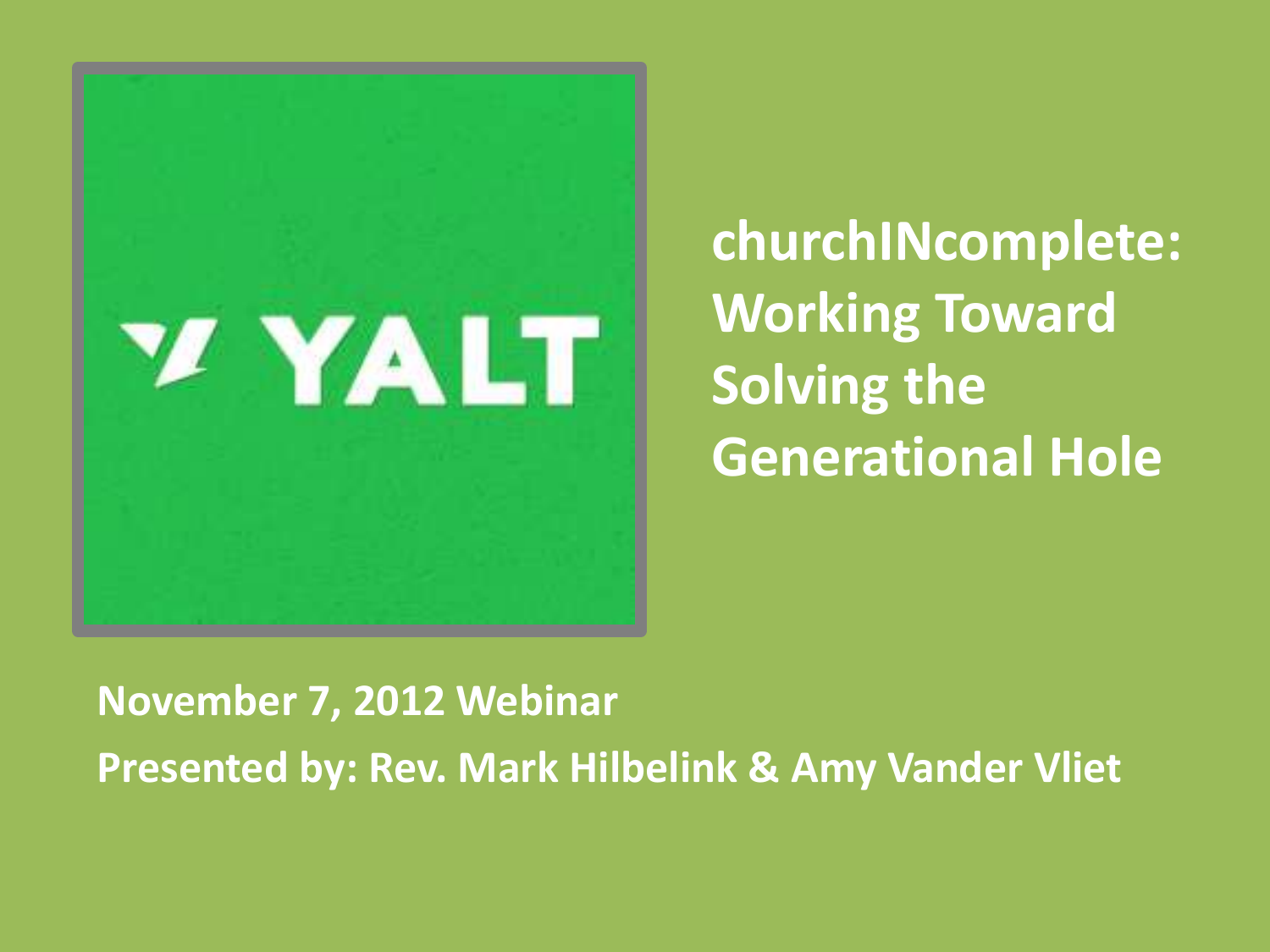# Who are the **Millennials?**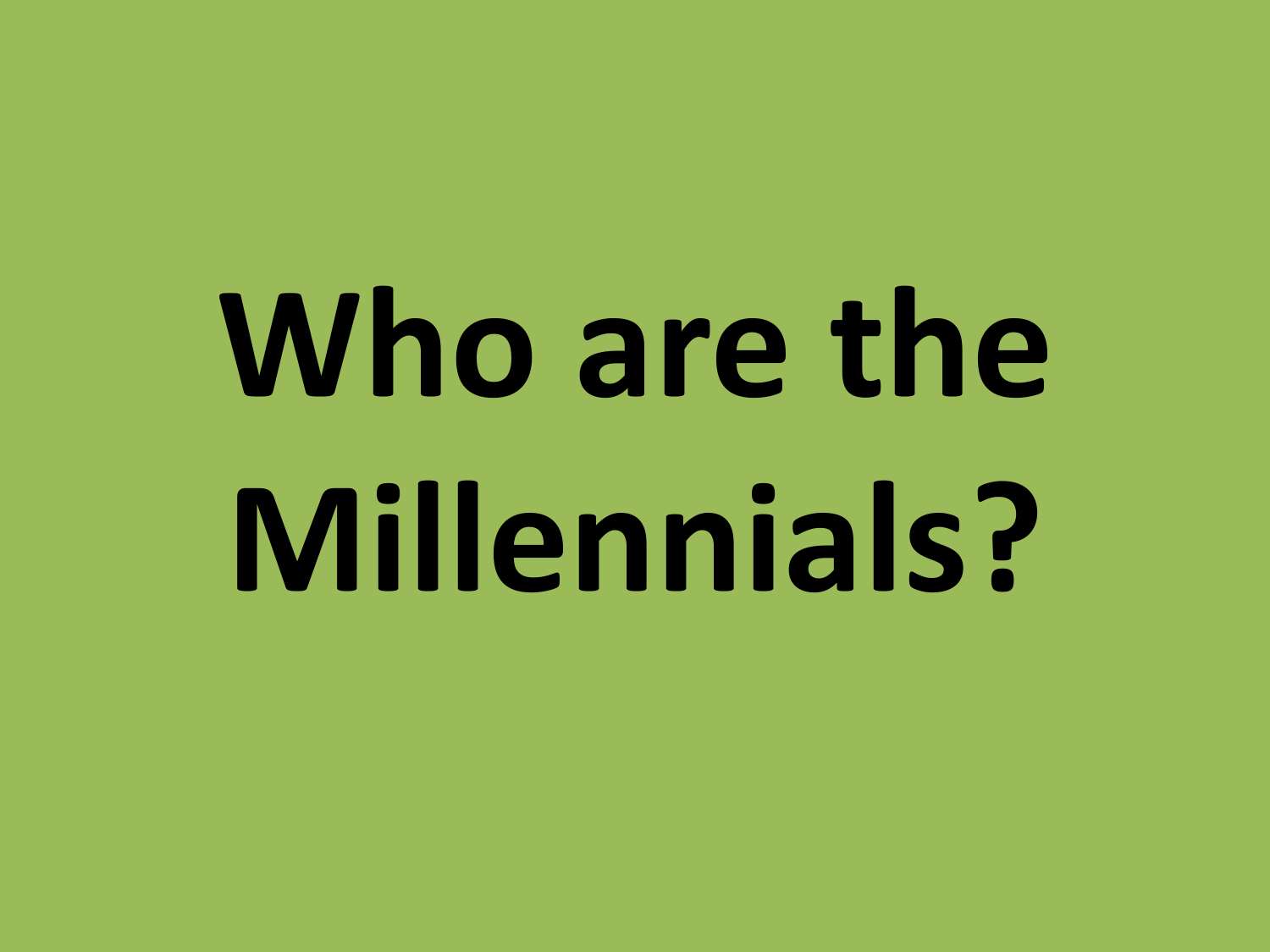# **The Generations**

- GIs (1904-1924) 60 million
- Silents (1925-1945) 55 million
- Boomers (1946-1964) 76 million
- Gen X (1965-1979) 52 million
- Millennials (1980-2000) 78 million
- Wired (2001-Current)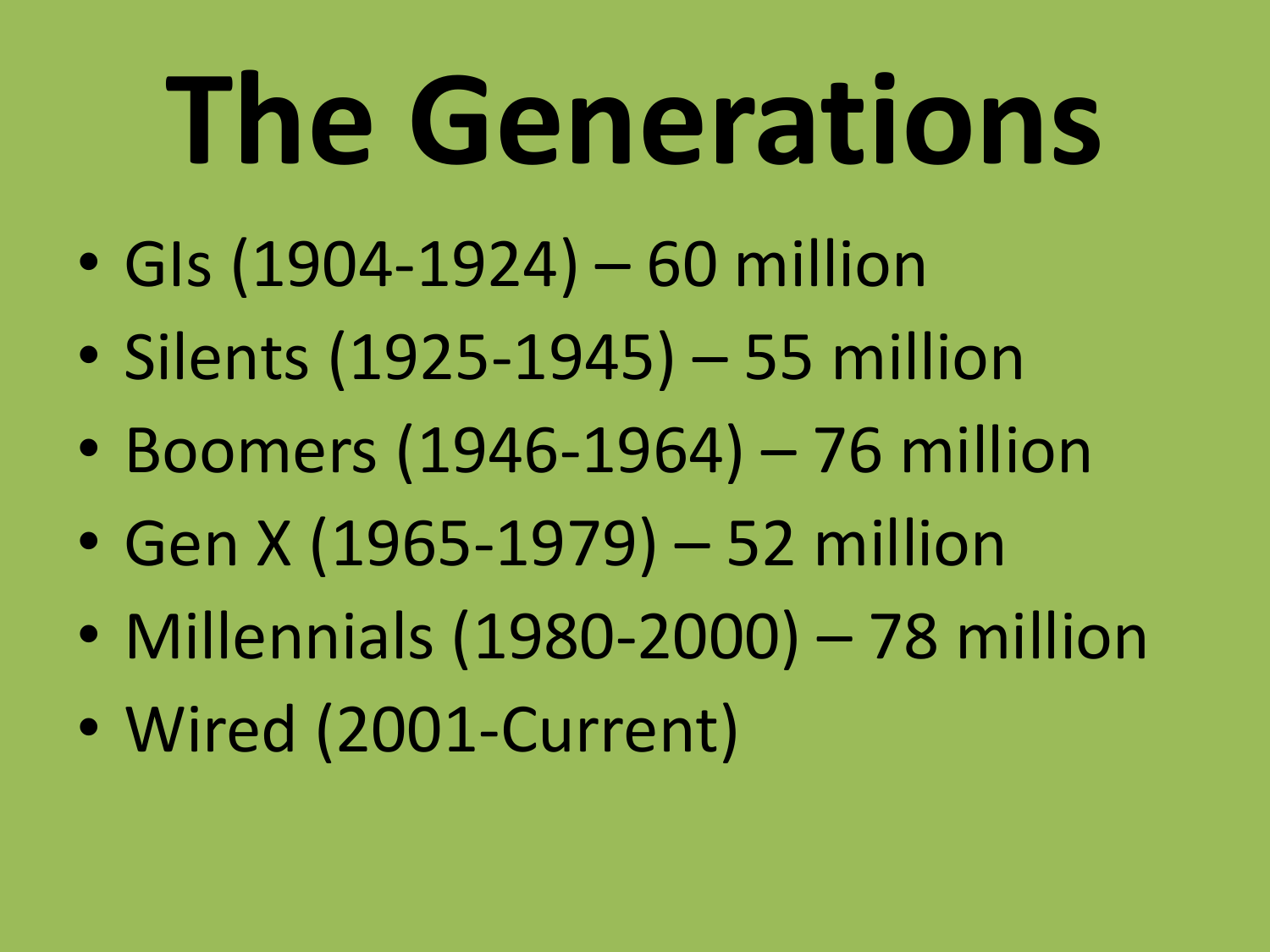#### **Traits of Millennials: Relationships**

**Source:** *Millennials* **by Rainer & Rainer,** *Millennial Values Surveys* **by PRRI/BC**

- Family-focused: 60% of 18-24 year olds talk to their parents at least once a day
- Looking for guidance
- Insecure
- Communication gap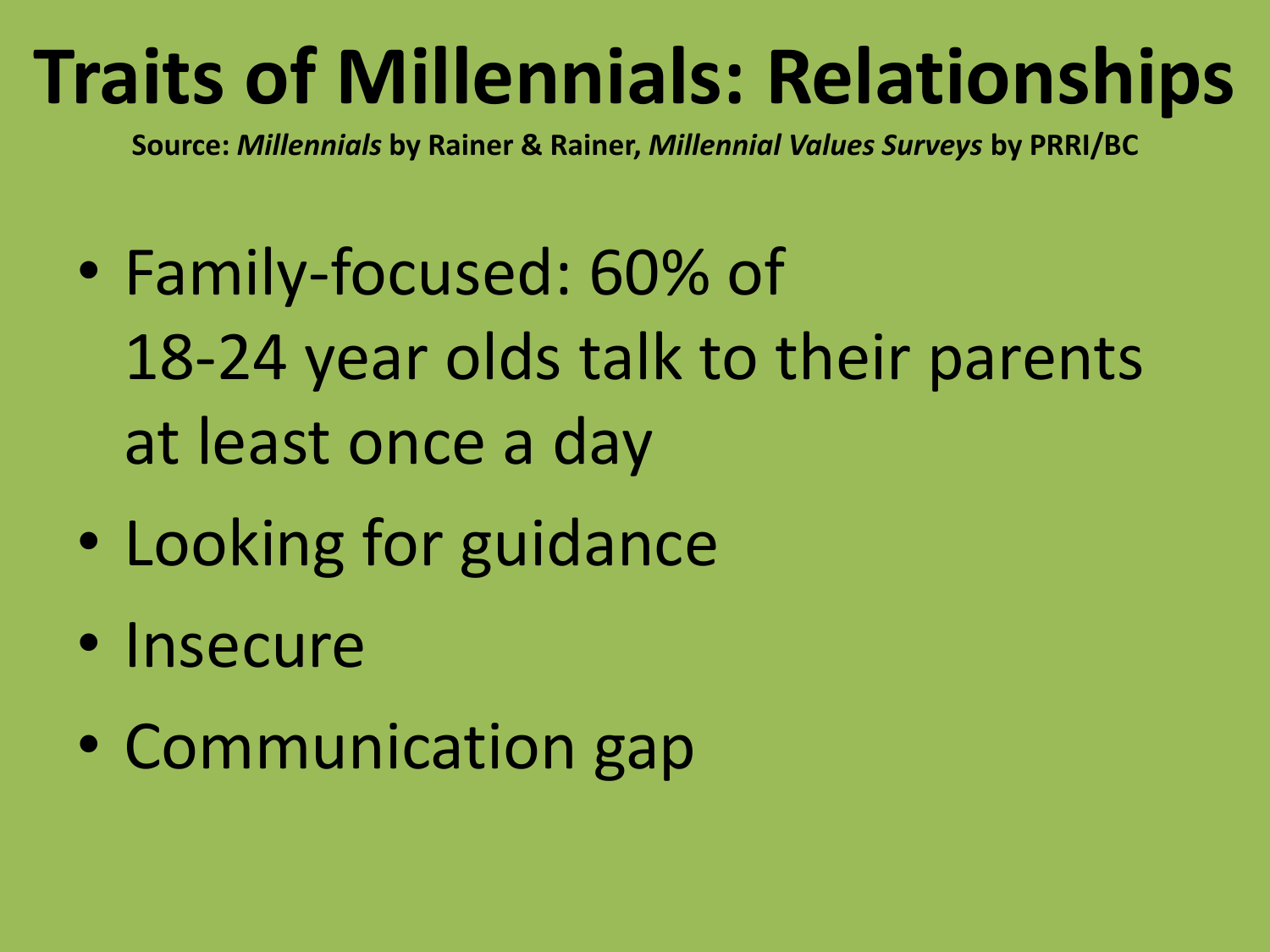### **Traits of Millennials**

**Source:** *Millennials* **by Rainer & Rainer,** *Millennial Values Surveys* **by PRRI/BC**

- Distrust of government & church: 86% of 18-24 call it "the" government; only 12% say "our" government
- Reconcilers
- Impatience
- Openness/noncommittal: 25% of 18-24 year olds attend worship services once a week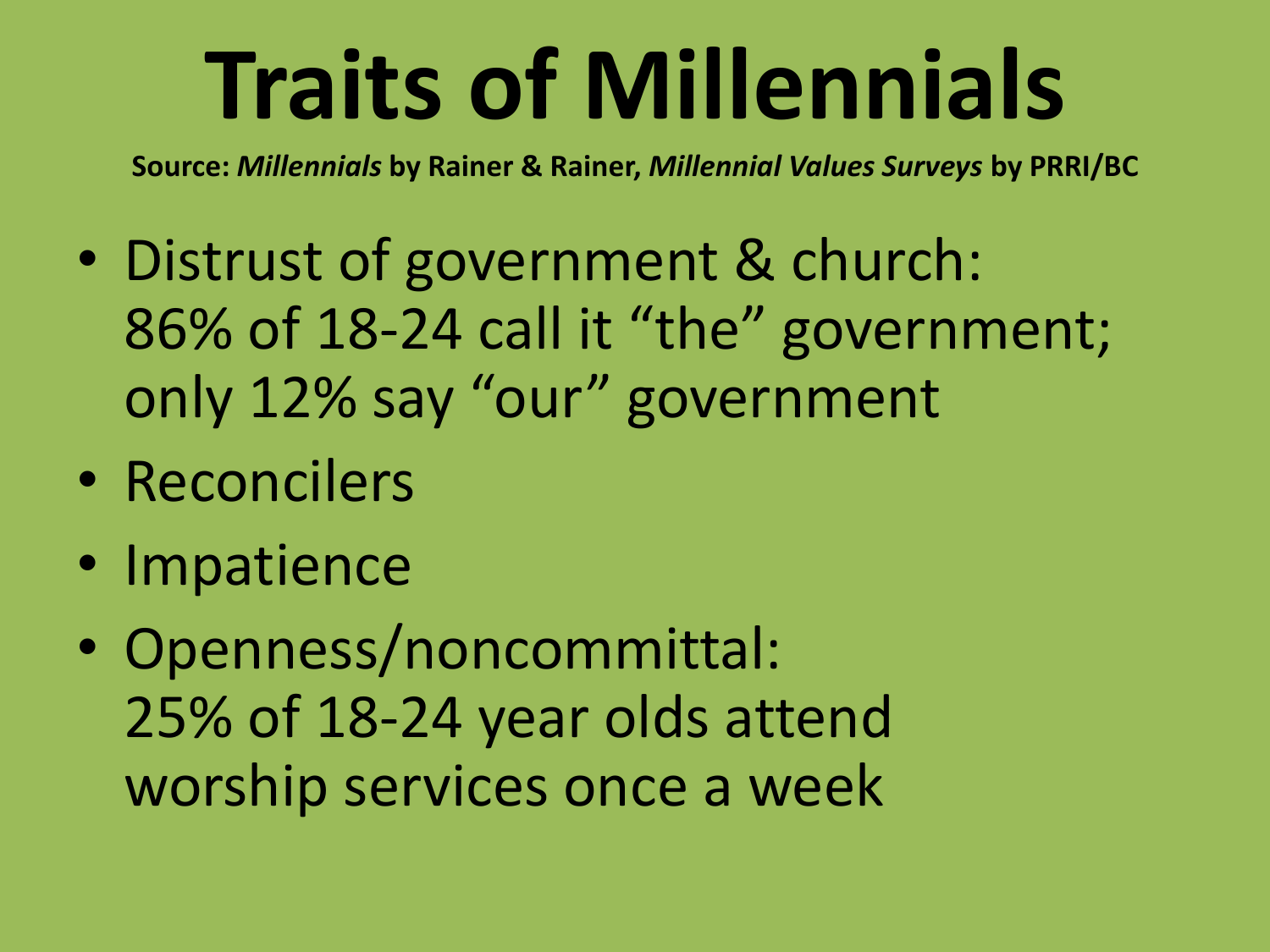# **Religion and the Millennials**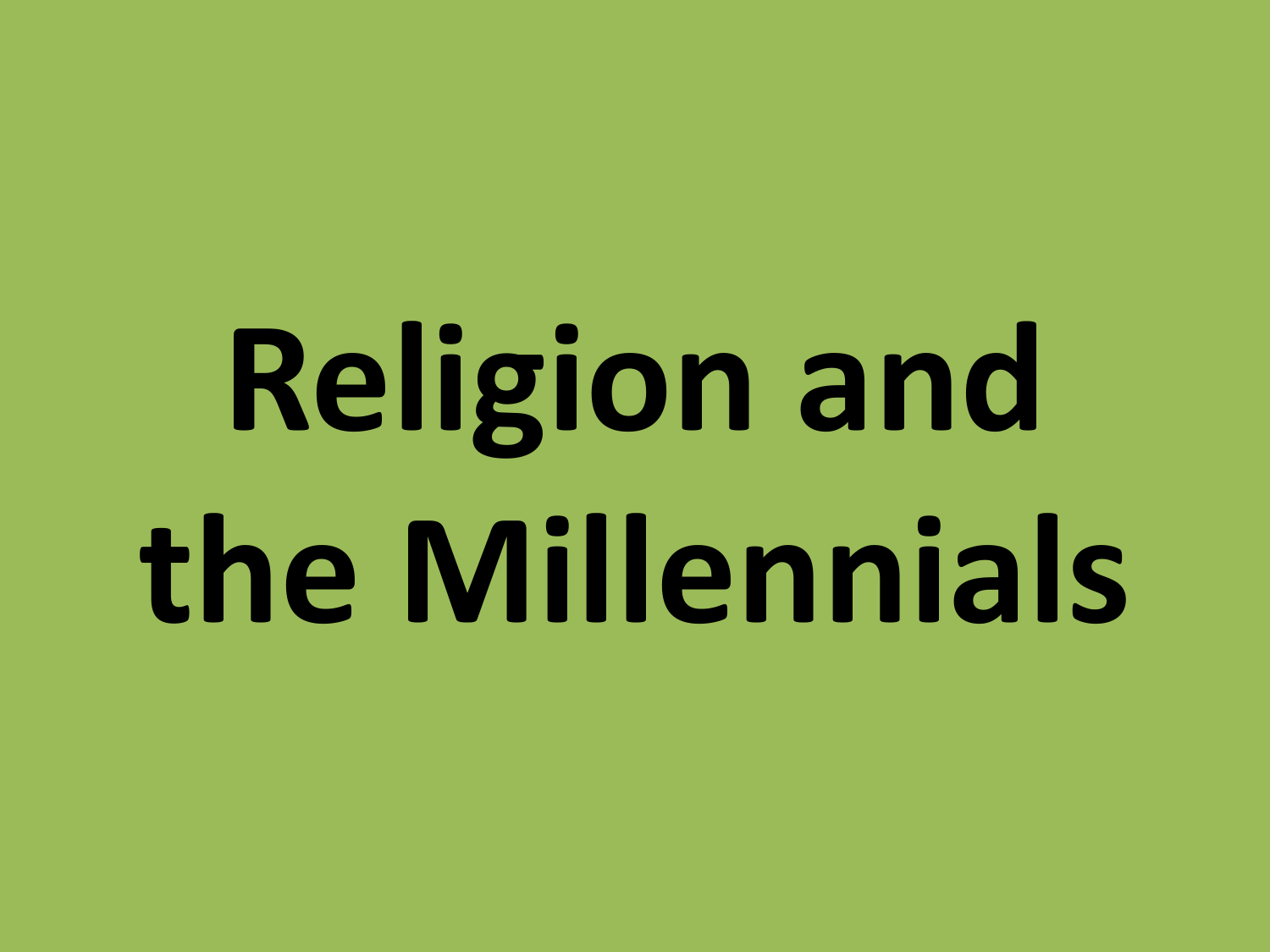#### **Christianity & Millennials: Beliefs**

**Source:** *Millennials* **by Rainer & Rainer**

- 65% said Christianity preference
- 20% defined self as born-again
- 6% affirm basic evangelical statements
- 26% believe in heaven/hell after death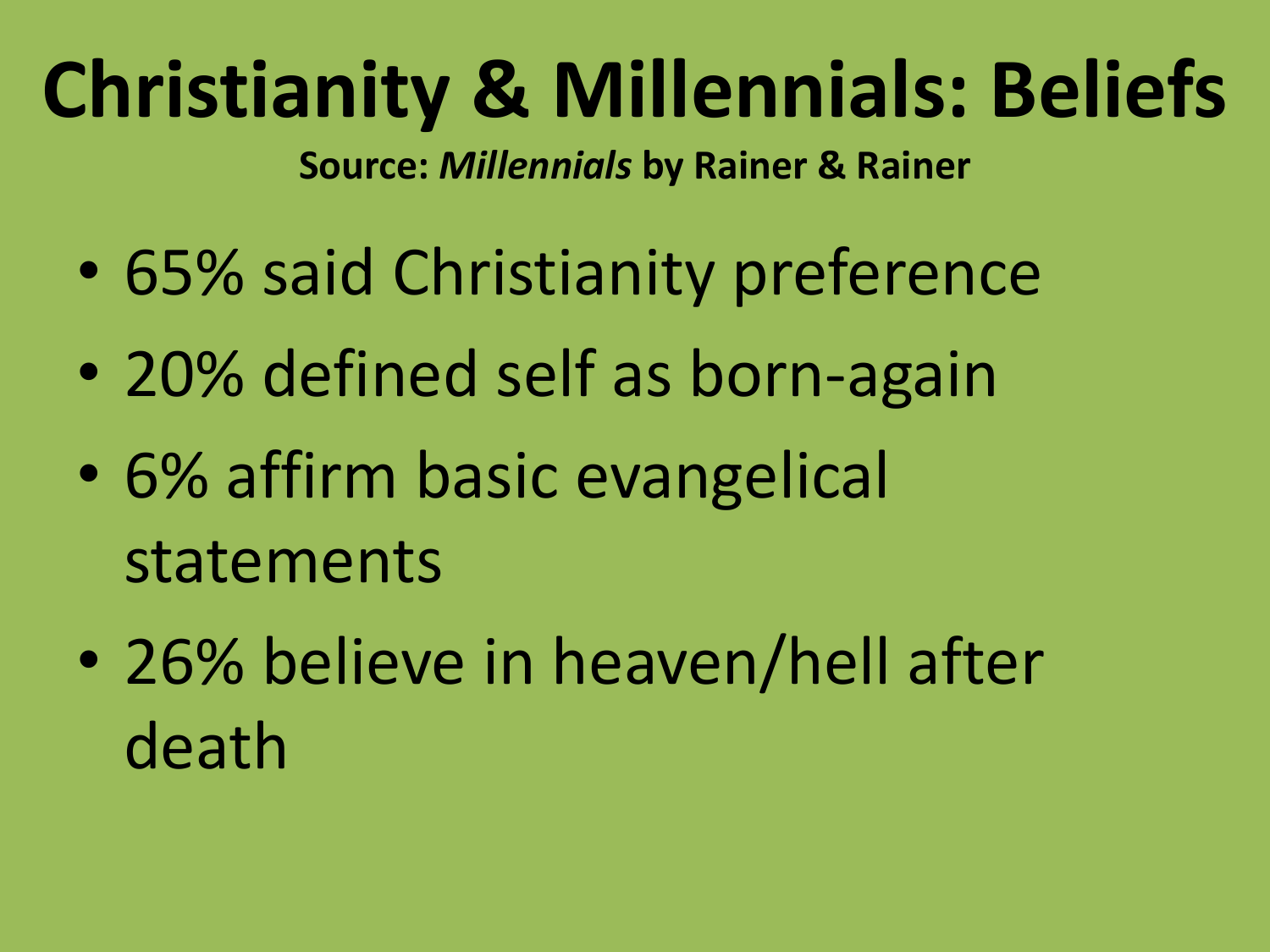#### **Christianity & Millennials: Practices**

- 50% pray once a week or more
- 24% attend worship gatherings once/week
- 21% read Bible once/week
- 15% meet with others to study Bible once/week

**Source: Millennials by Rainer & Rainer**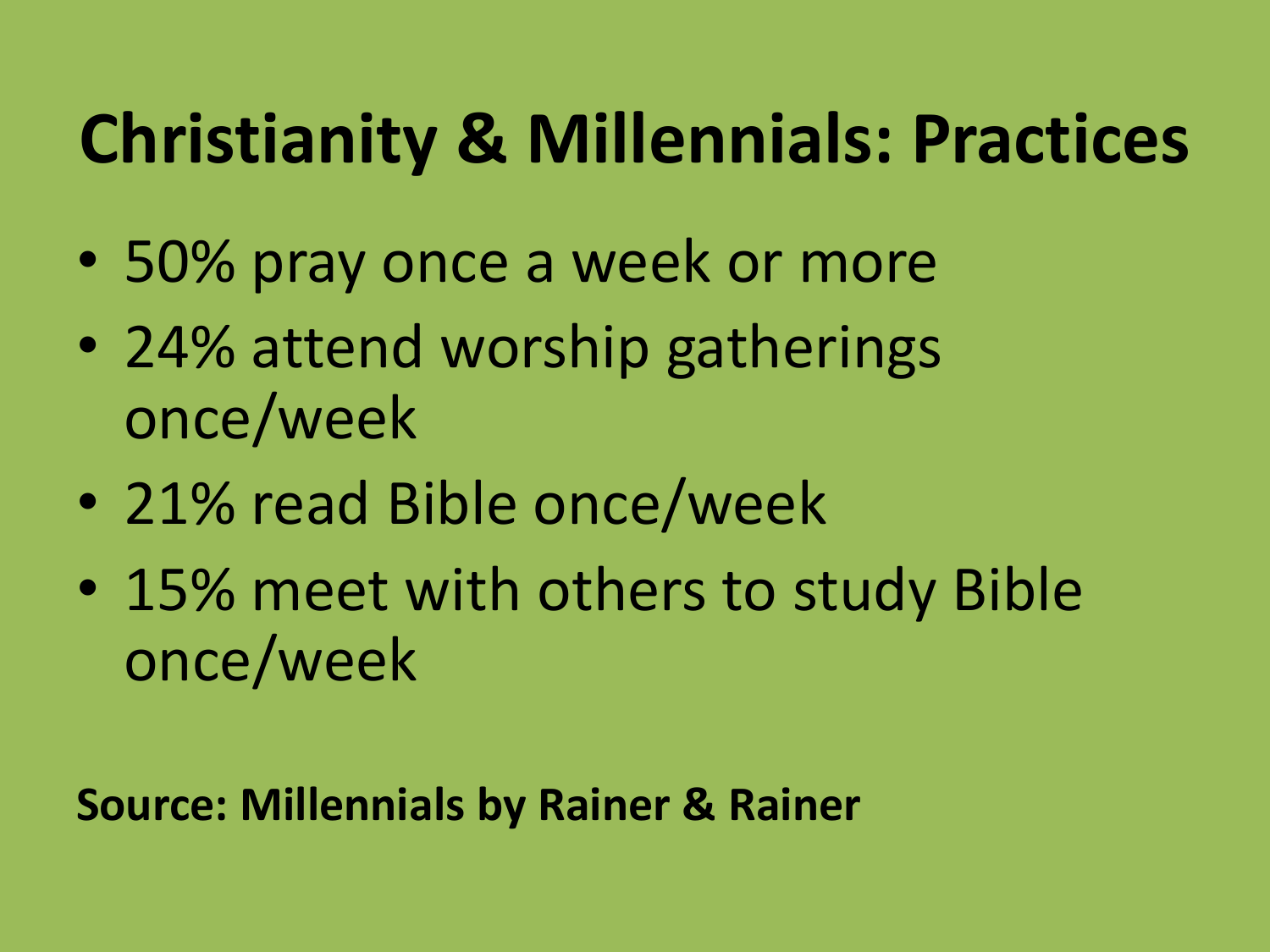#### **Christianity & Millennials: Influences**

- 70% believe North American churches are irrelevant
- 25% of 18-24 year olds are "religious unaffiliated" now, while only 11% were in childhood
- 88% say parents were positive influence (3% negative)

**Source: Millennials by Rainer & Rainer**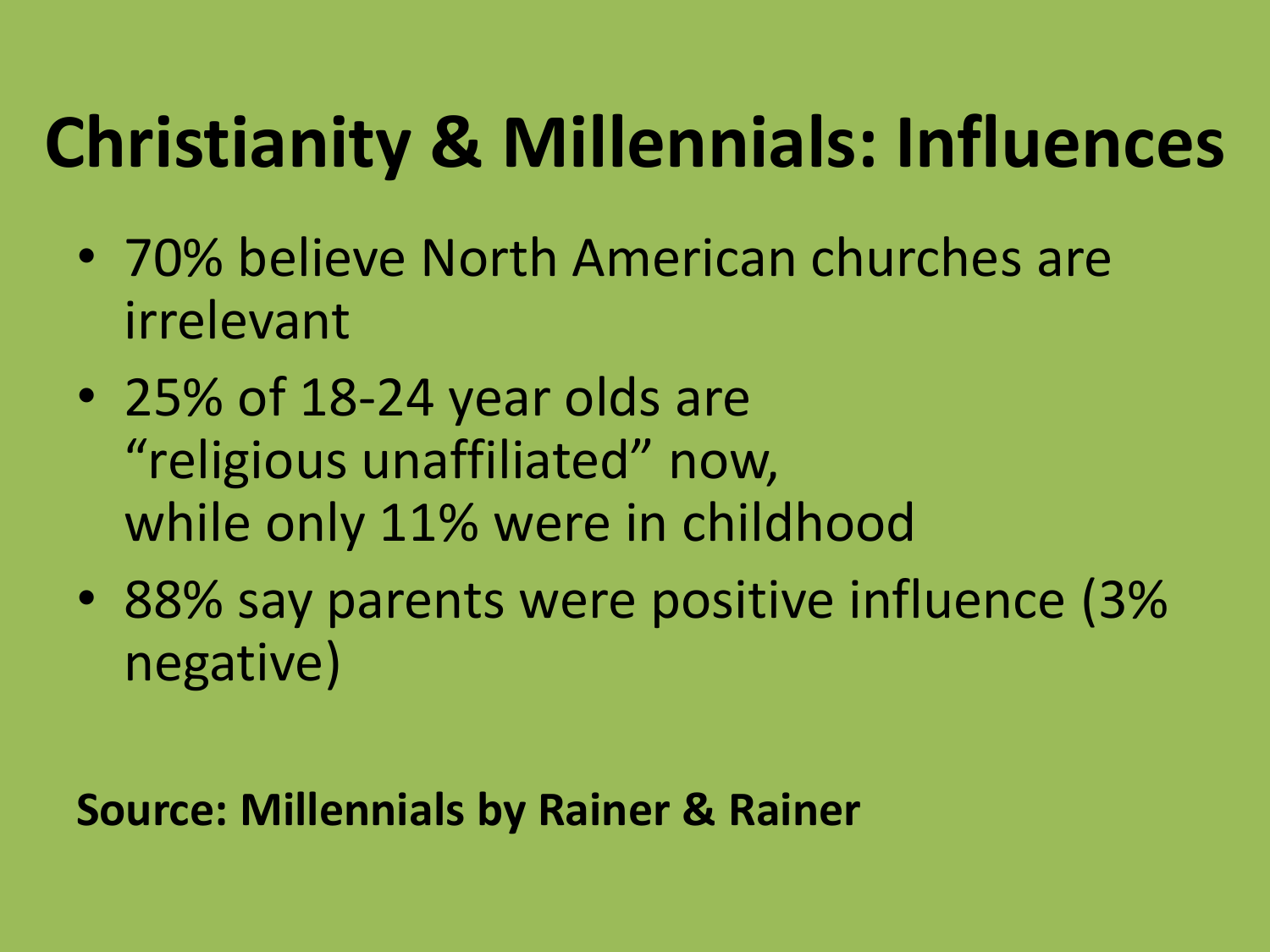#### **Public Perception of Christianity**

**Source:** *Millennial Values Surveys* **by PRRI/BC**

- 58% of 18-24 year olds think Christianity is "hypocritical" (saying one thing, doing another)
- Christian and religiously-unaffiliated Millennials think Christianity teaches the same basic ideas as other religions (65% v. 68%)
- Christian and religiously-unaffiliated Millennials think Christianity is "anti-gay" (58% v. 79%)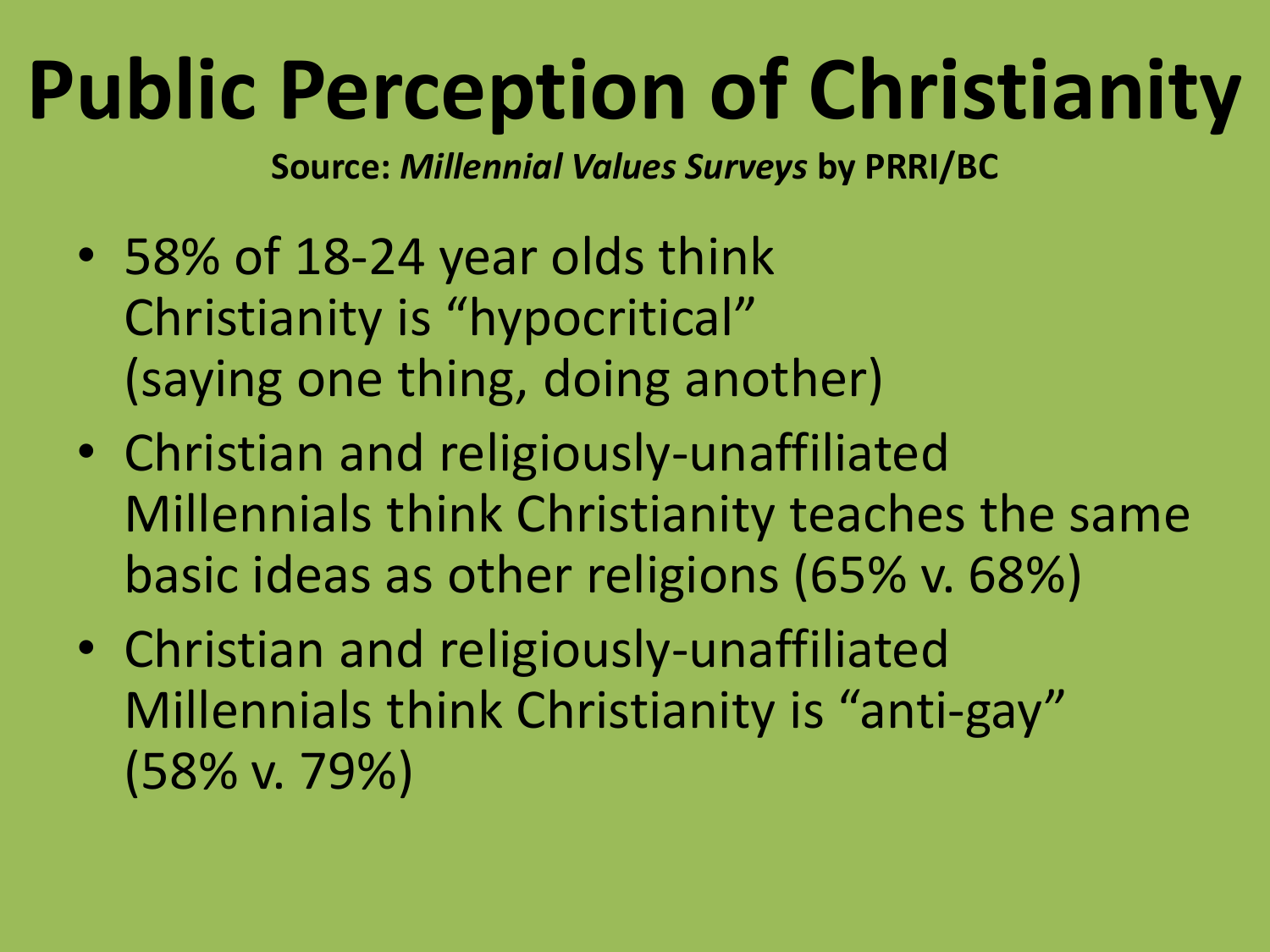#### **Millennial Approaches to Morality**



http://repository.berkleycenter.georgetown.edu/120419BC-PRRIMillennialValuesSurveyReport.pdf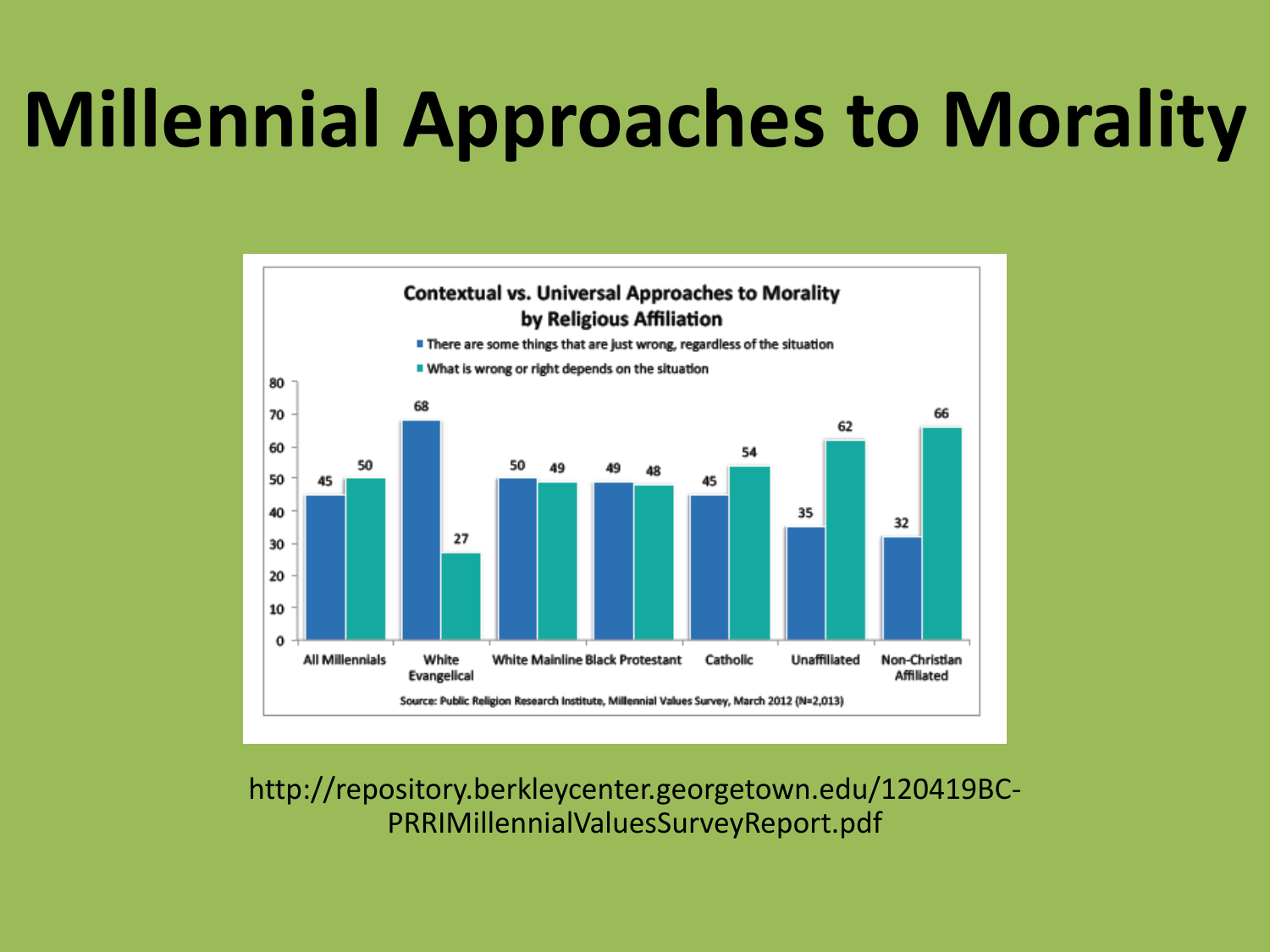# **The CRC & Young Adults**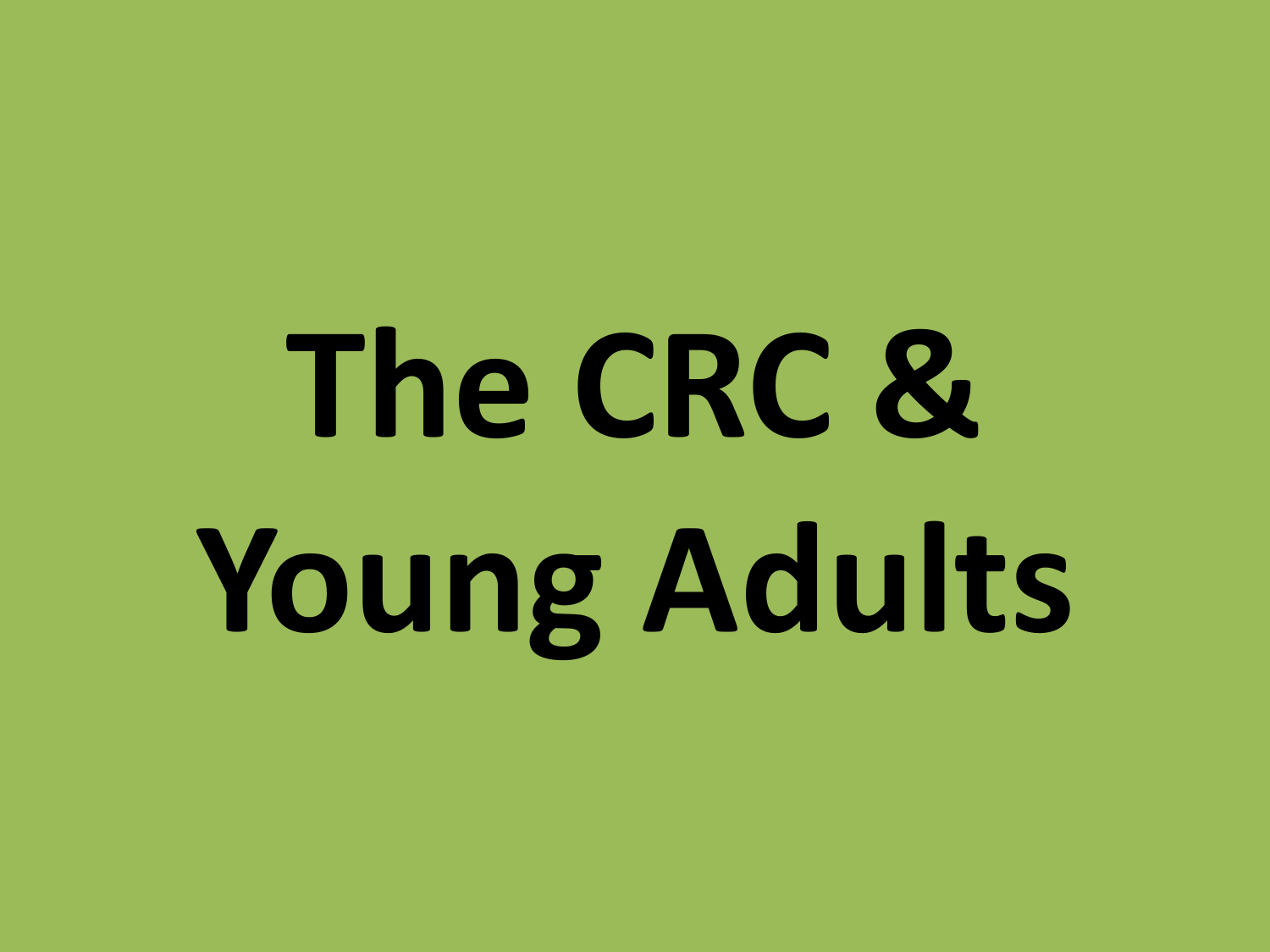#### **National Trends Playing Out in the CRC**

- Mega churches and age targeting
- Decreasing denominational loyalty
- Education transitions creating disconnects
- Emphasis on relationship and authenticity
- Mistaken assumptions about family formation
- Missional focus/neighborhood connections
- Diverse circumstances/needs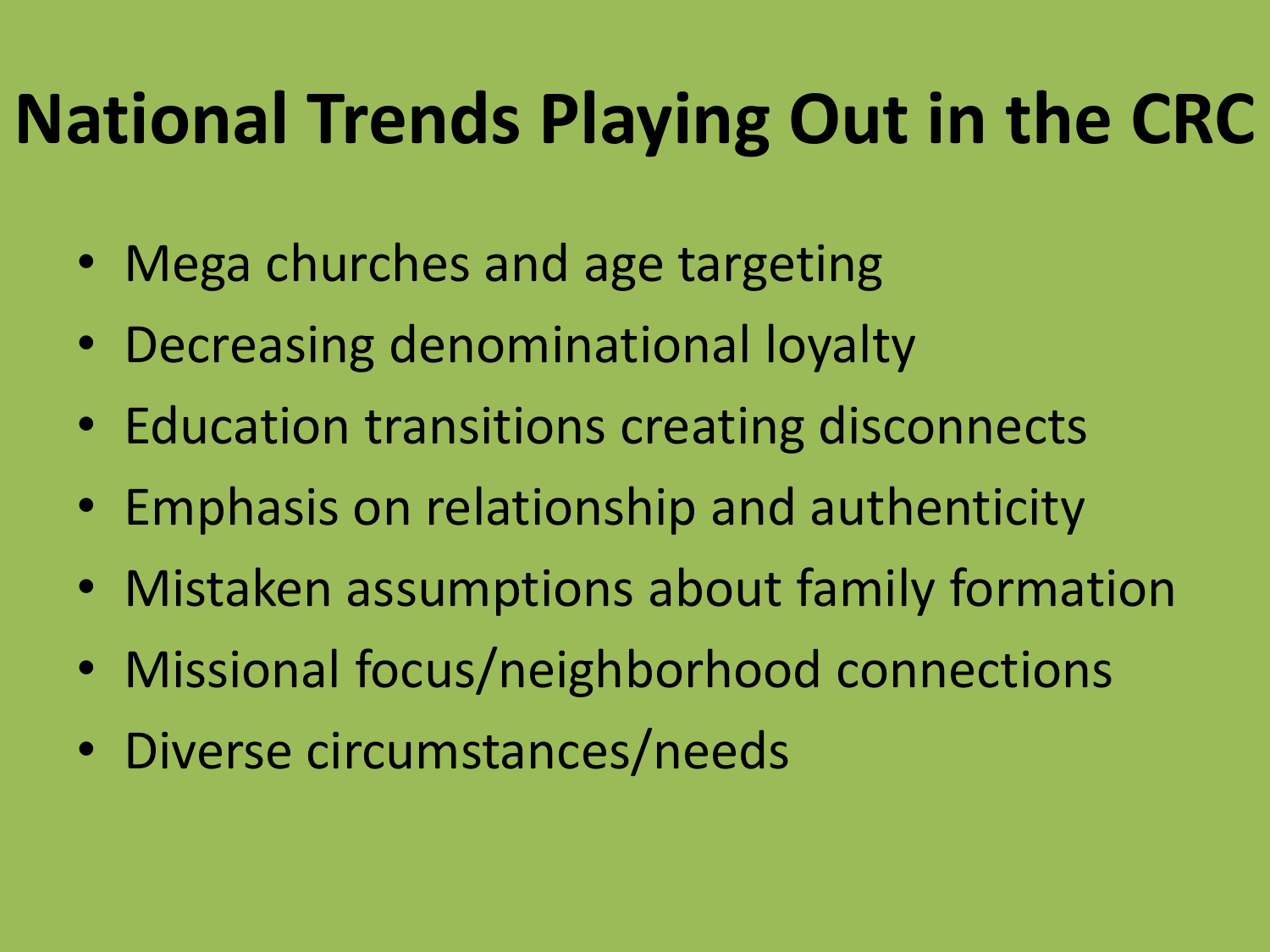## **The Manifesto: Strengths**

- Background: a CRCNA young adult microcosm
- Strengths: theological faithfulness, steps toward greater local/synodical young adult involvement, ongoing leadership development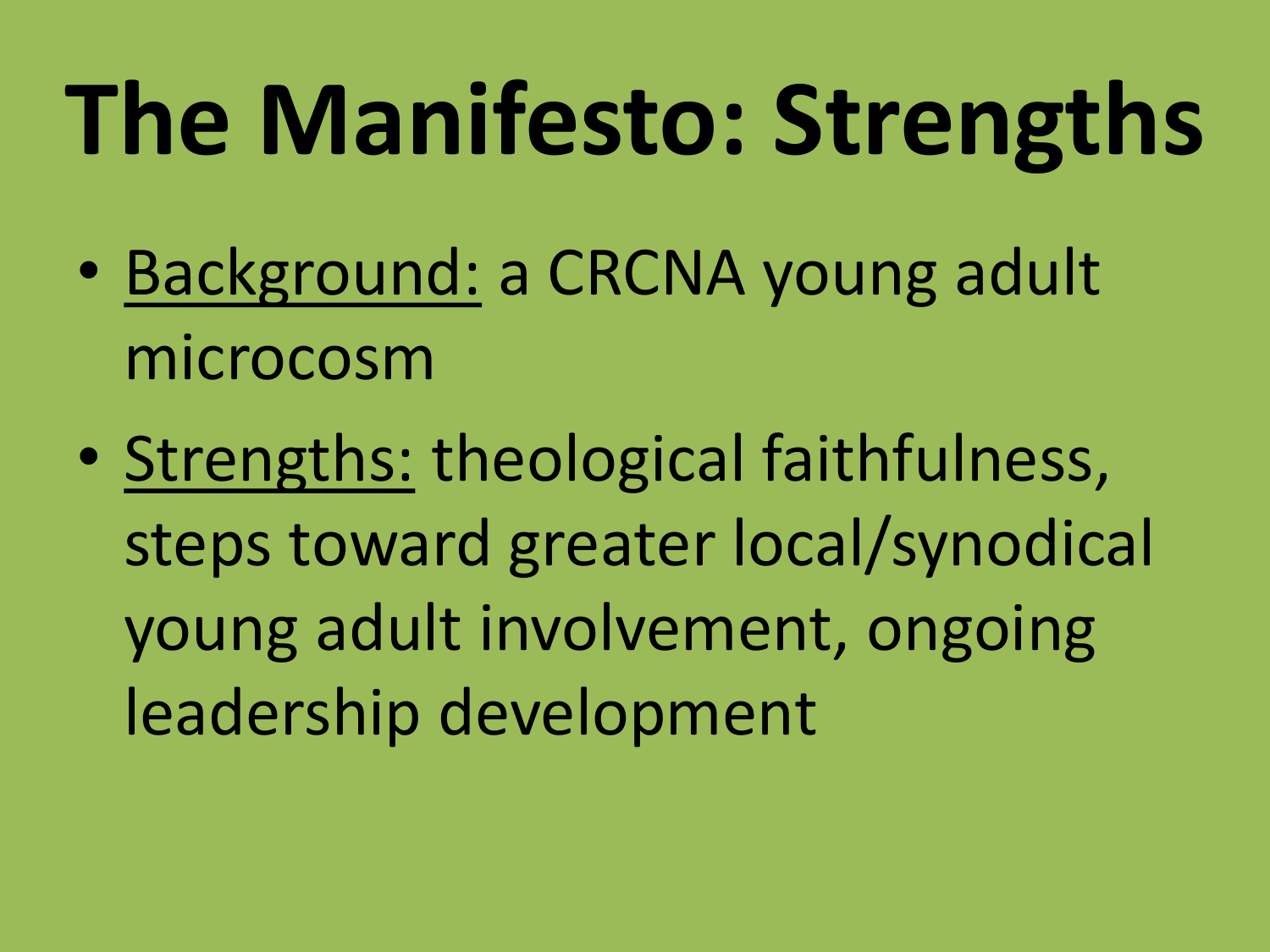### **The Manifesto: Challenges**

• Challenges: ministry training, fear of failure, worship resourcing/creativity, disjointed faith formation, intergenerational communication/activities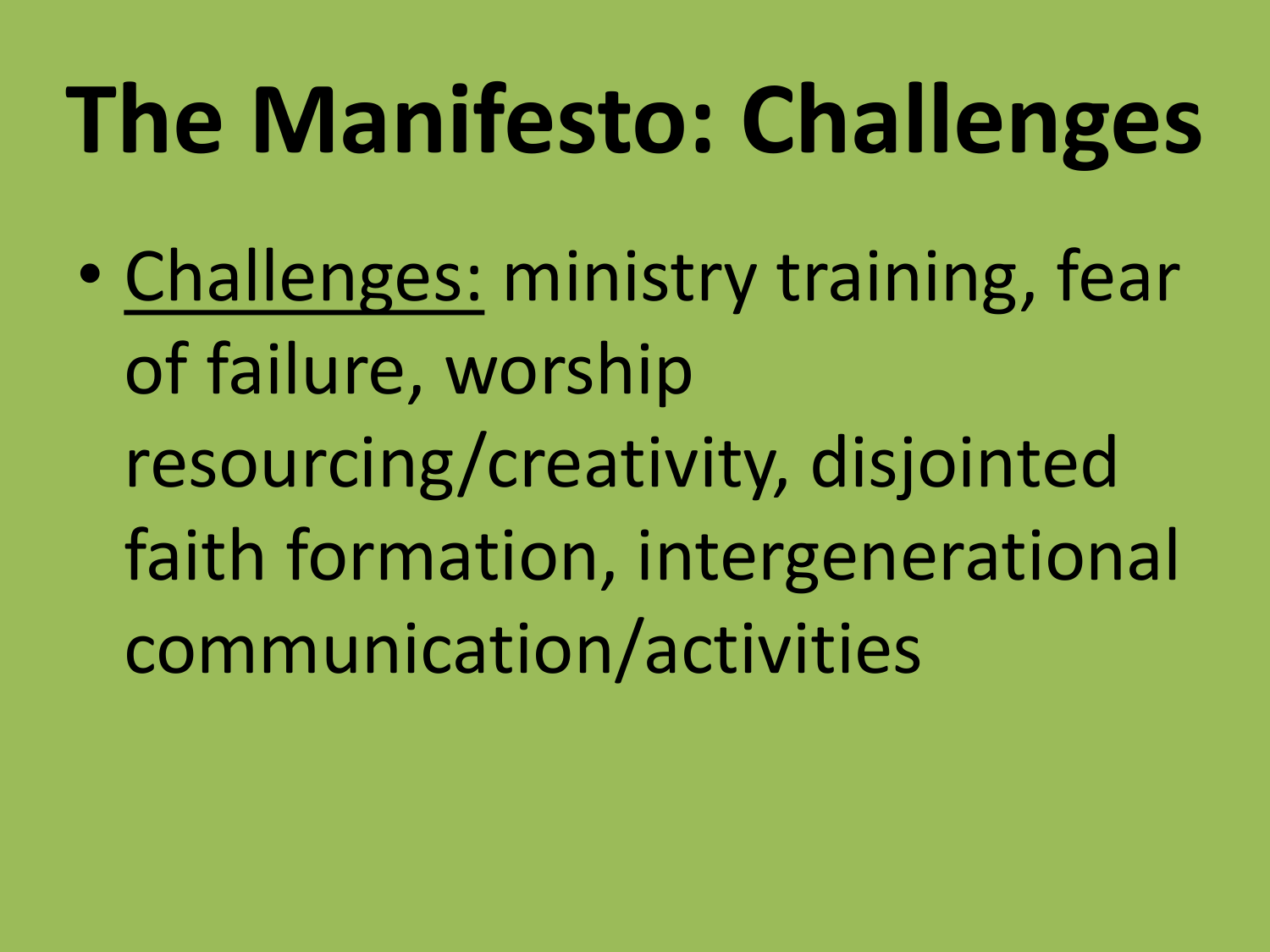#### **The Manifesto: Moving Forward**

- Vision: intergenerational & intercultural, 24/7 faith rooted in life-long faith formation, recognition of diverse gifts and leadership
- Implementation: leadership development, church governance involvement, budget flexibility, technology usage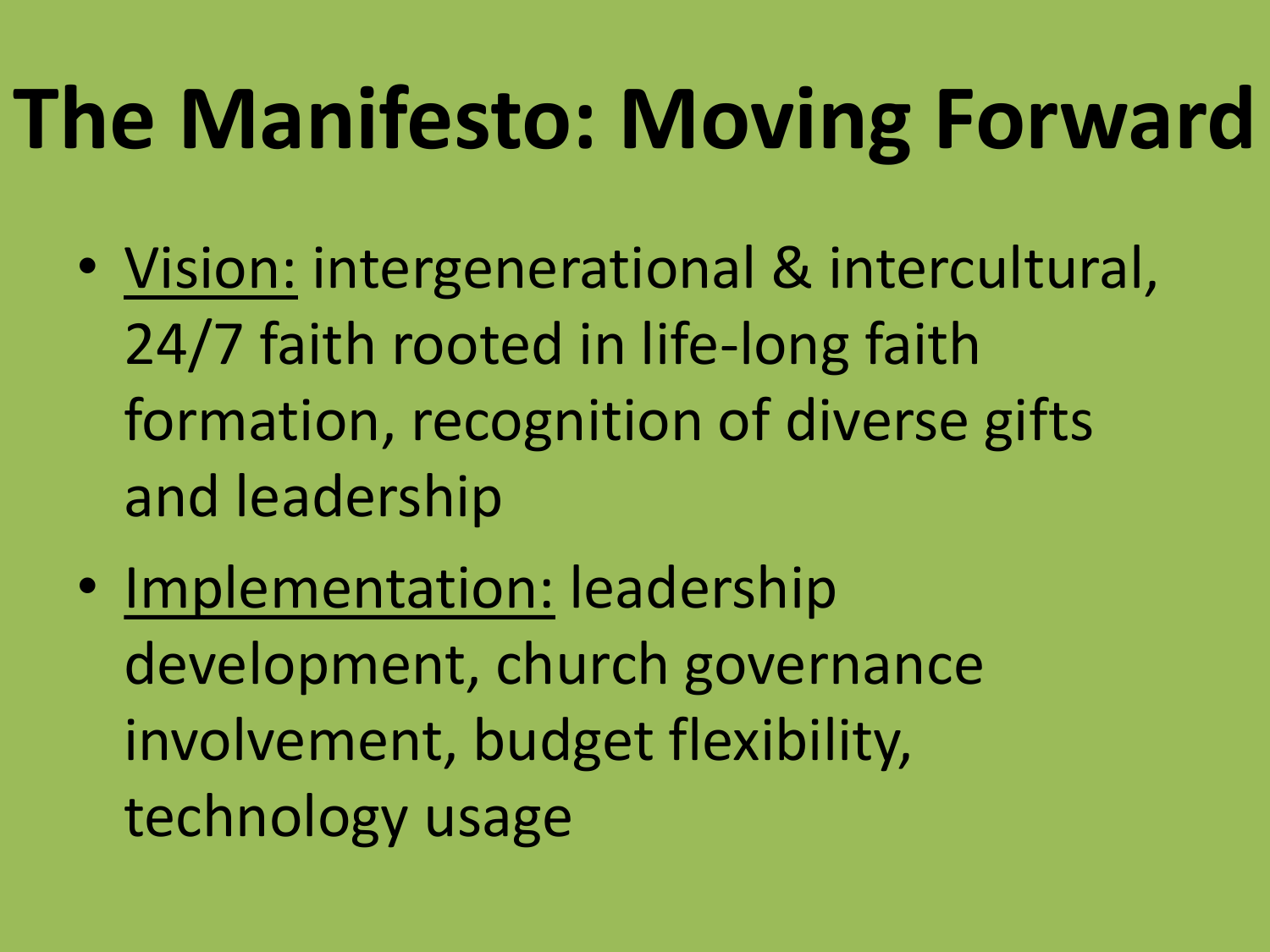

**THOM S. RAINER CJ JESS W. RAINER** 





**David Kinnaman Institutions matter of continue**<br>Massacres of the Normal Series

#### Diverse, Disillusioned, and Divided

Millenelal Values and Voter Engagement in the 2012 Election



#### **SOULS IN** TRANSITION



of Emerging Adults

Christian Smith with Patricia Snell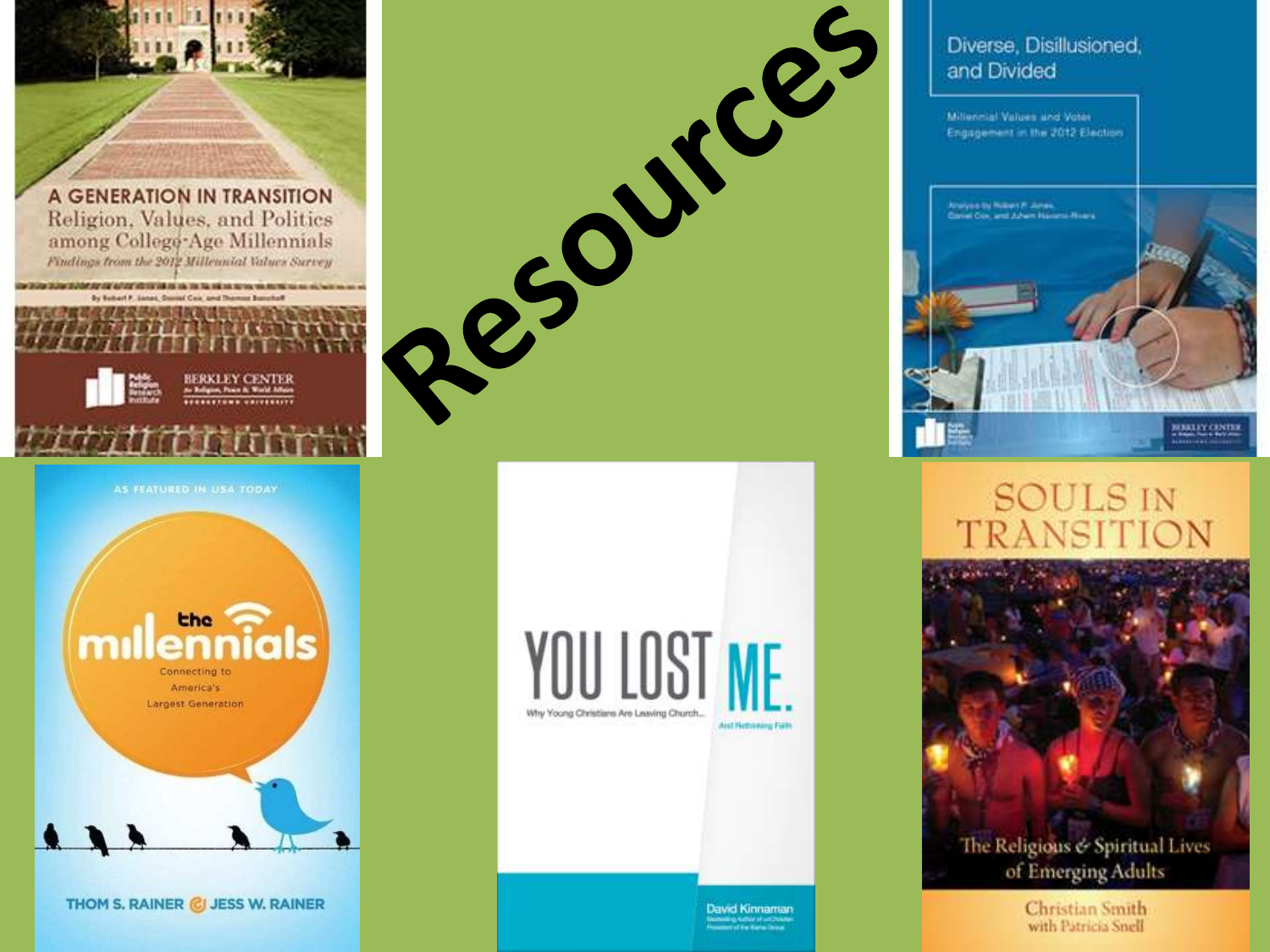# **Best Practices for Engaging Young Adults in Your Church Context**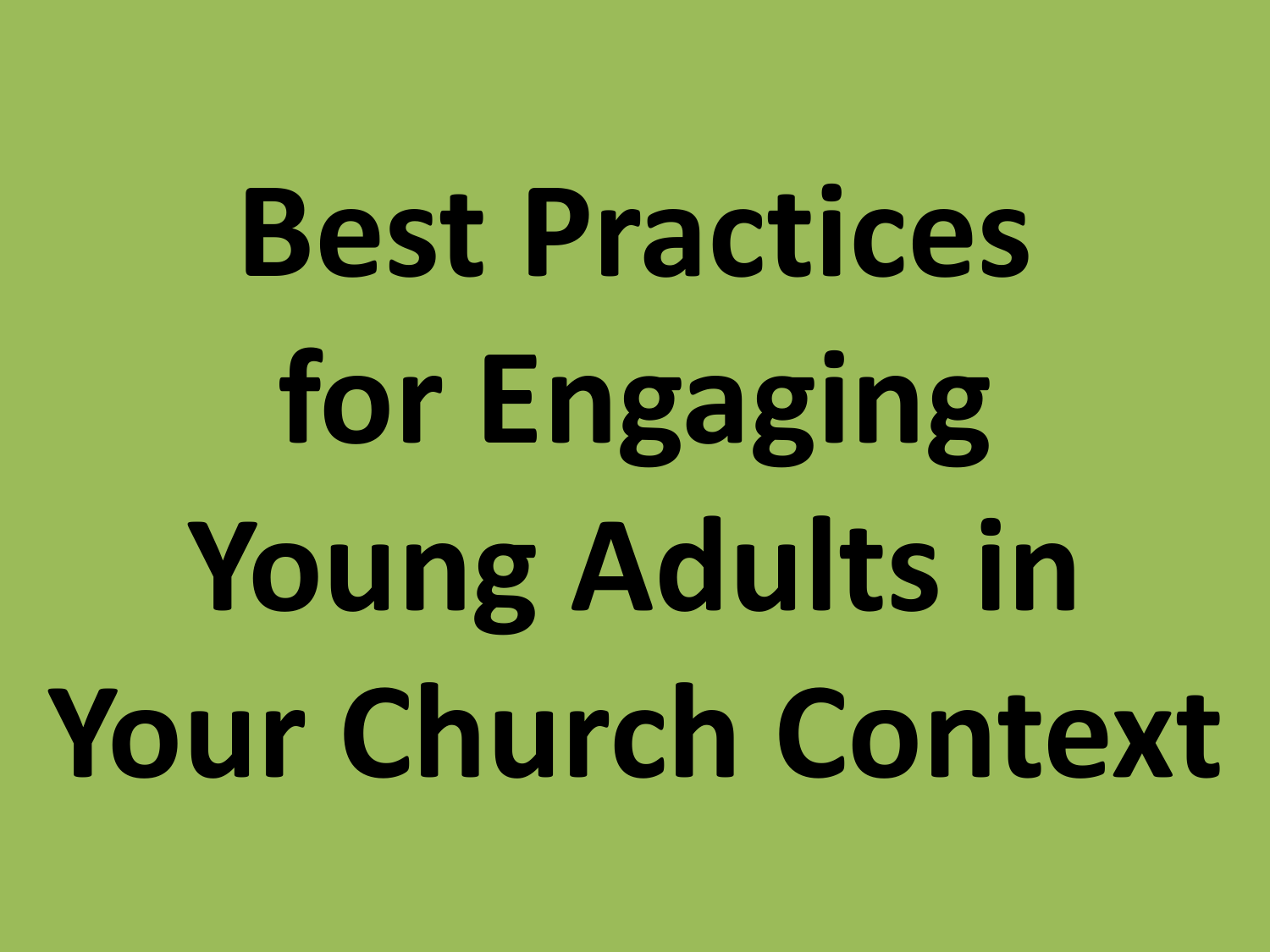*"You Don't Have to Begin at the Real Beginning"*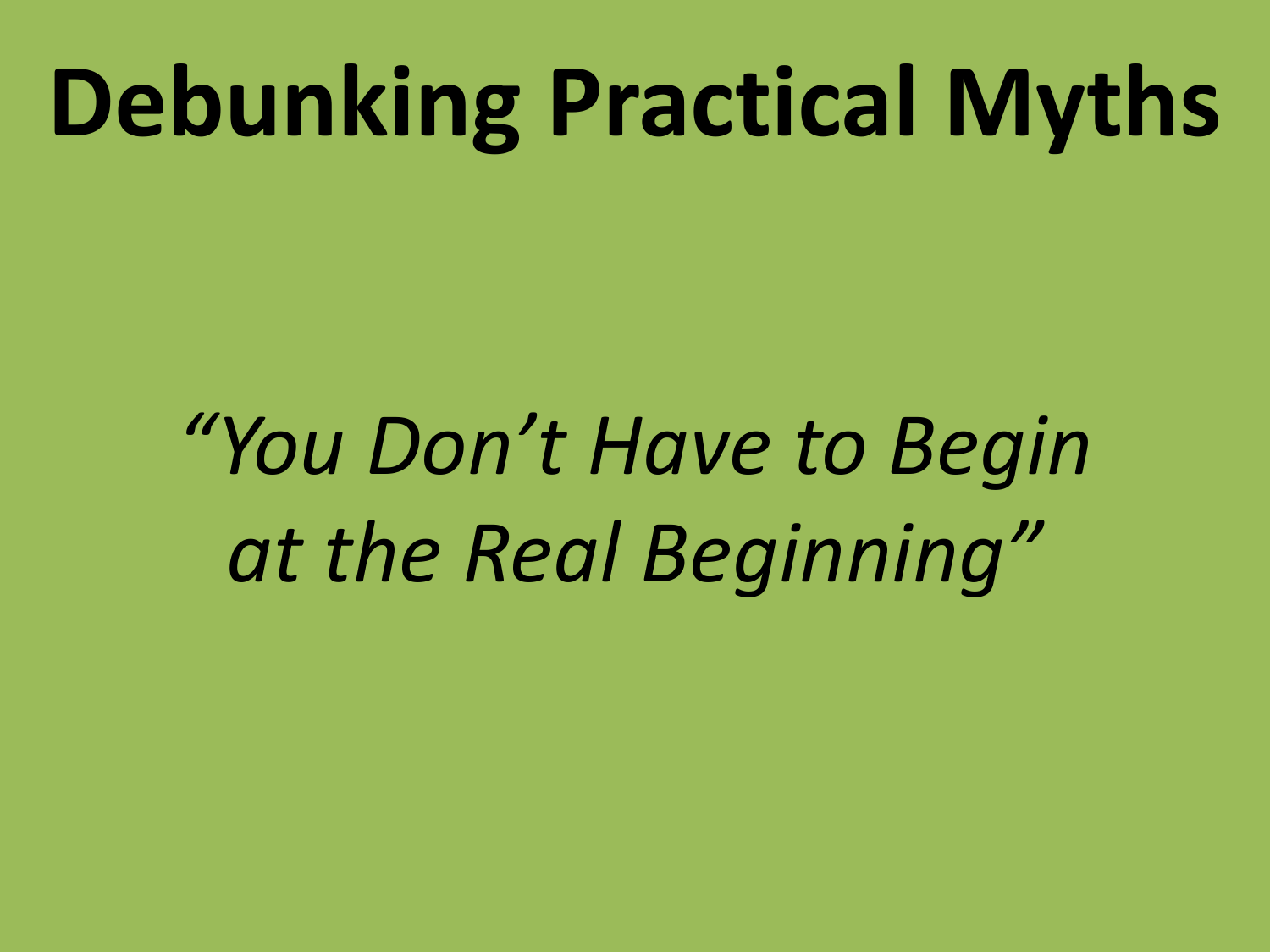### **"You Don't Have to Begin at the** *Real* **Beginning":** What are you willing to *divest* to *invest* engaging young adults?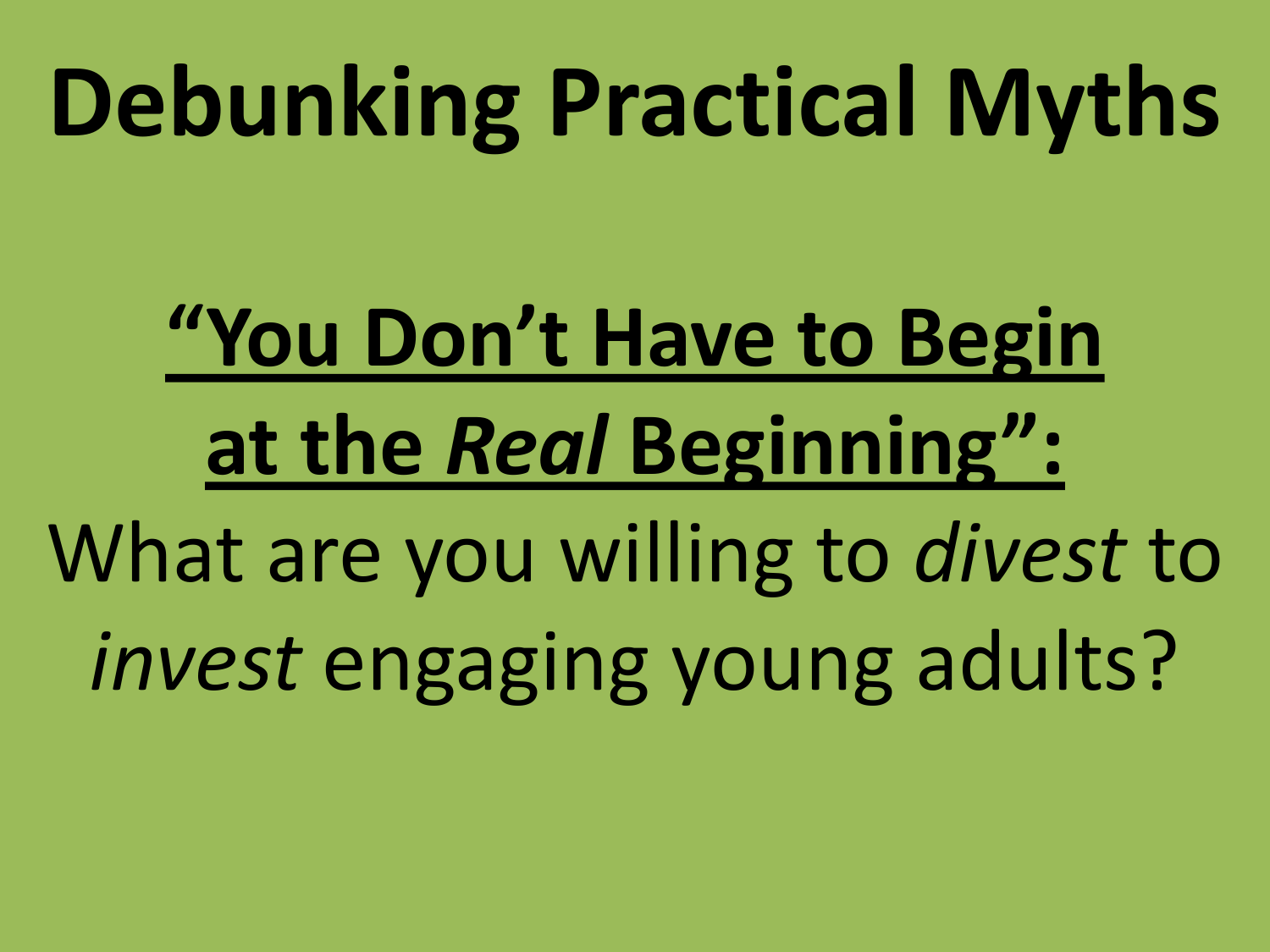# *"Intergenerational is a Strategy"*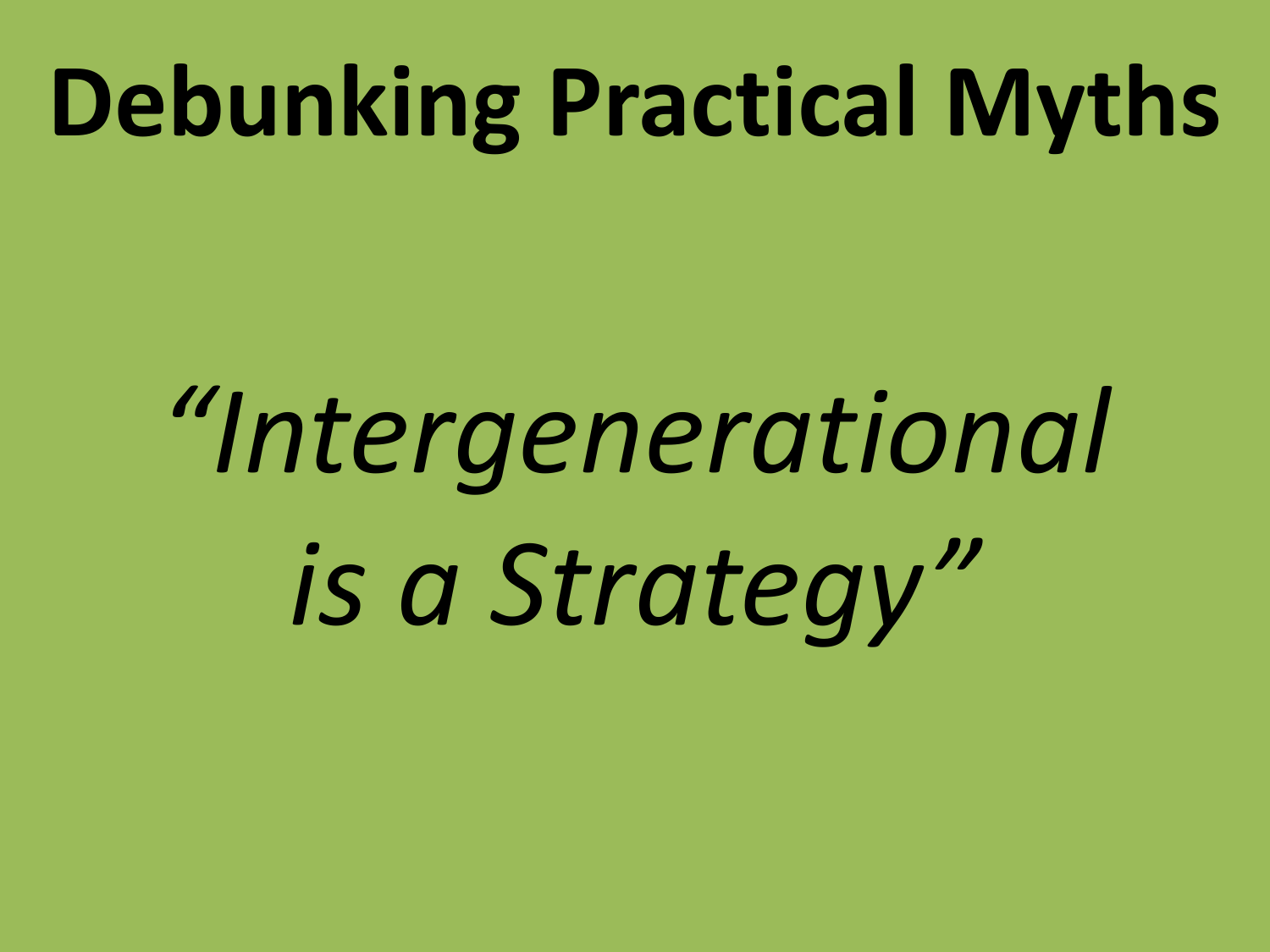**"Intergenerational is a Strategy":** In fact, it is an outcome of a cultural solution to the *adaptive* challenge of being generationally-segregated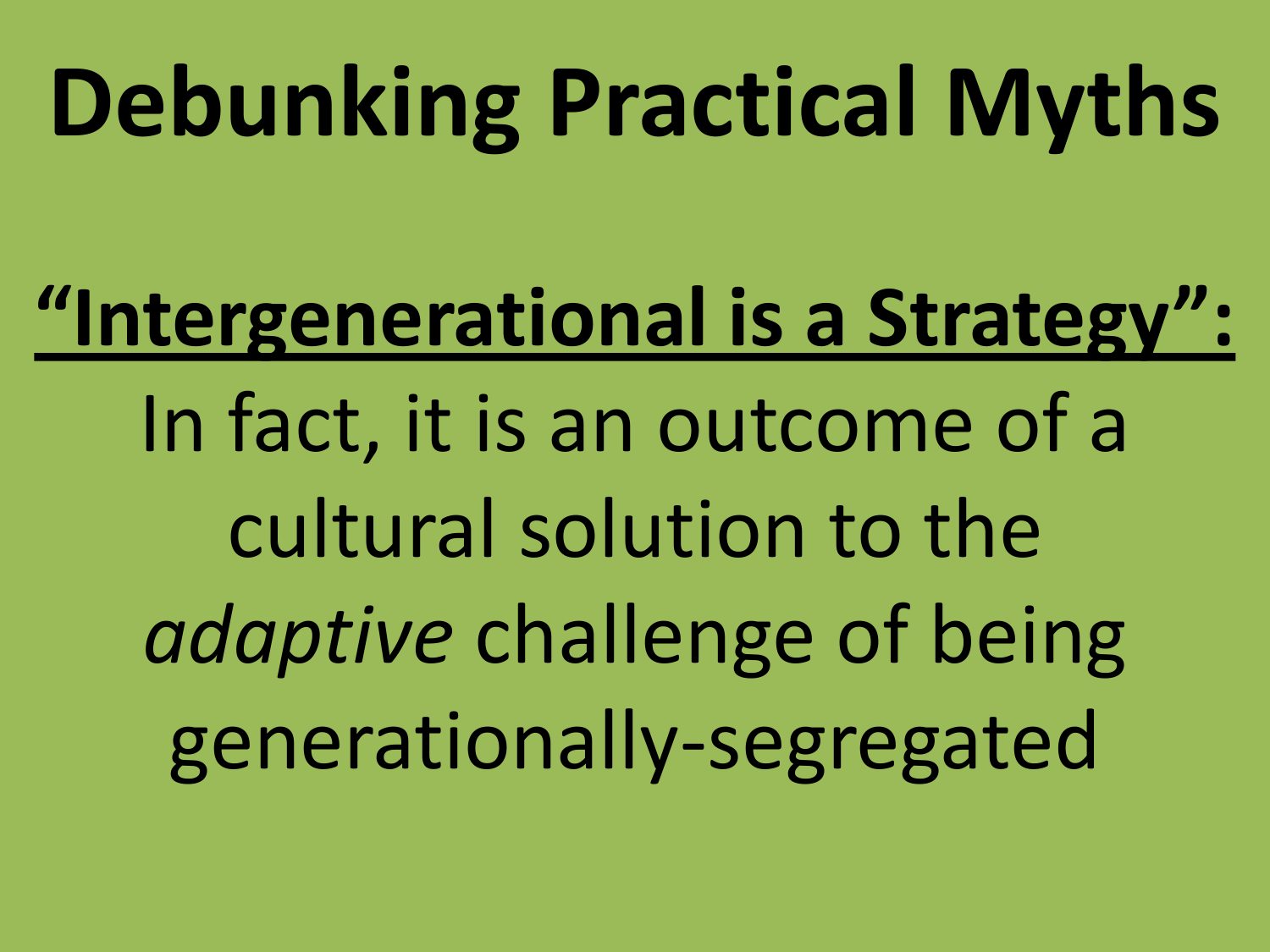## **Practice #1: Incubation**

#### • **Programs**

- Often provide quick results with long-term fizzle
- Example: College & Career Ministries, Coffee House

#### • **Program + Small Group Systems**

- Takes the positive parts of the program approach, but provides sustainability and depth through groups
- Usually still church-originated/sustained

#### • **Multiplying Missional Communities**

- Tends to start slower, but have much greater long-term movement potential
- Tends to be very non-centric (church sees less benefit)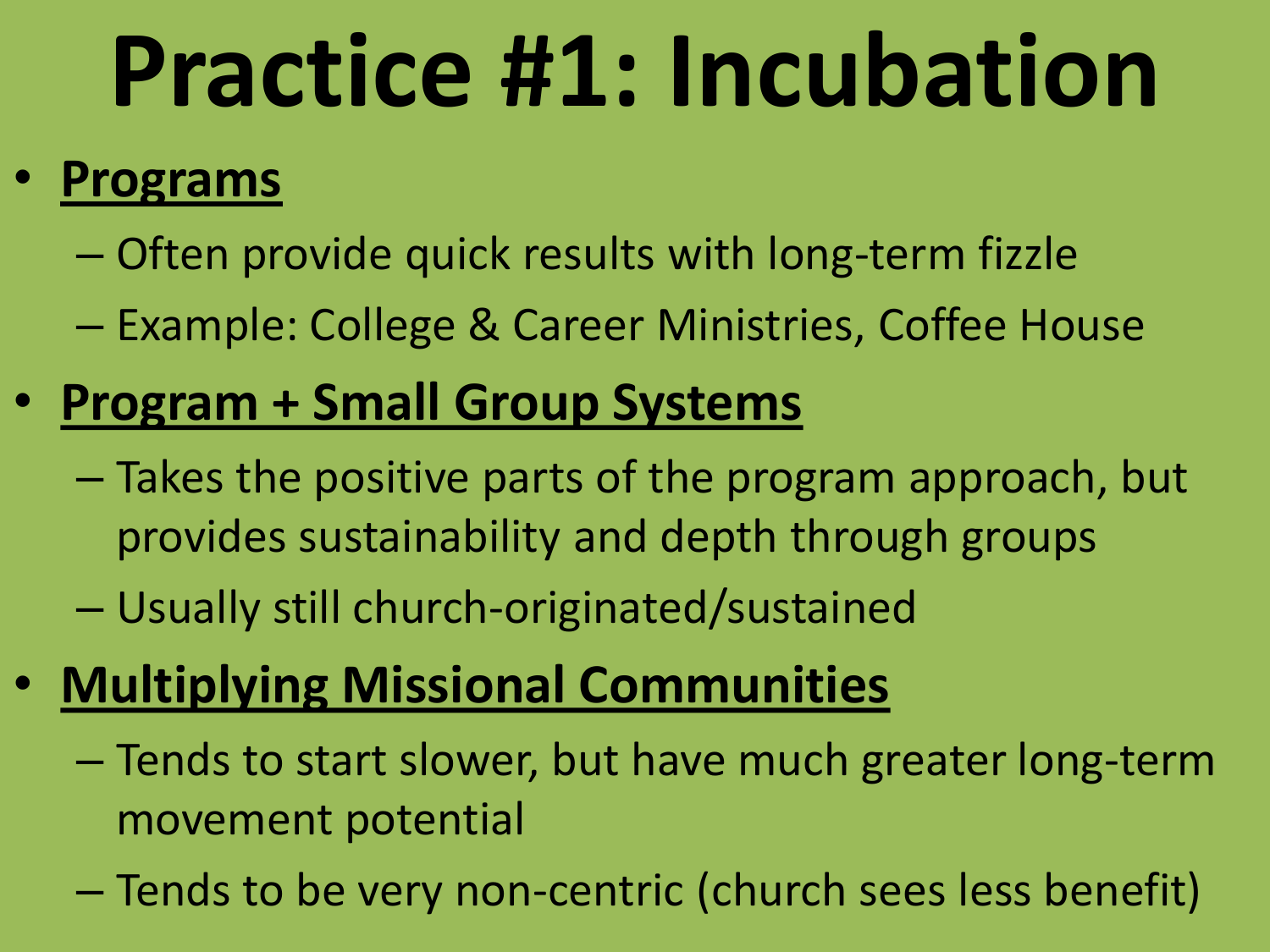## **Practice #1: Incubation**

- **The Risk:** Separatism
- **The (Potential) Rewards:**

Cohesiveness amongst young adults, inspiration of community *throughout* your church, it works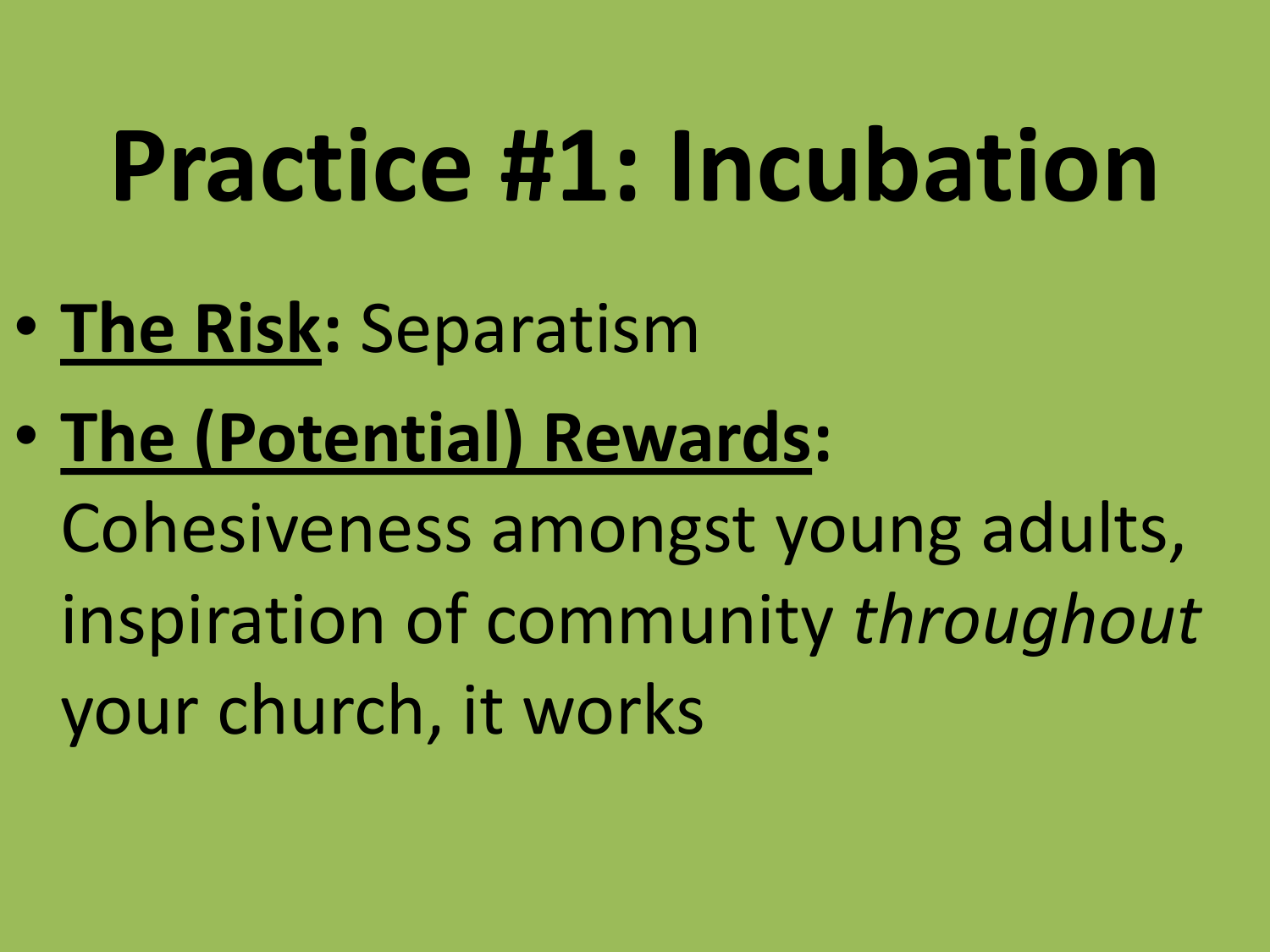### **Practice #2: Visible Leadership**

- **Personnel:** Select the *right* people, not the *willing* people
- **Feedback:** Find as many ways as you can to get as much *objective* information as you can about your church
- **Options:** Gives young adults an on-ramp to investment in your community
- **Early Adopters:** Like any pioneering activity, the first pioneers pave the way for the later ones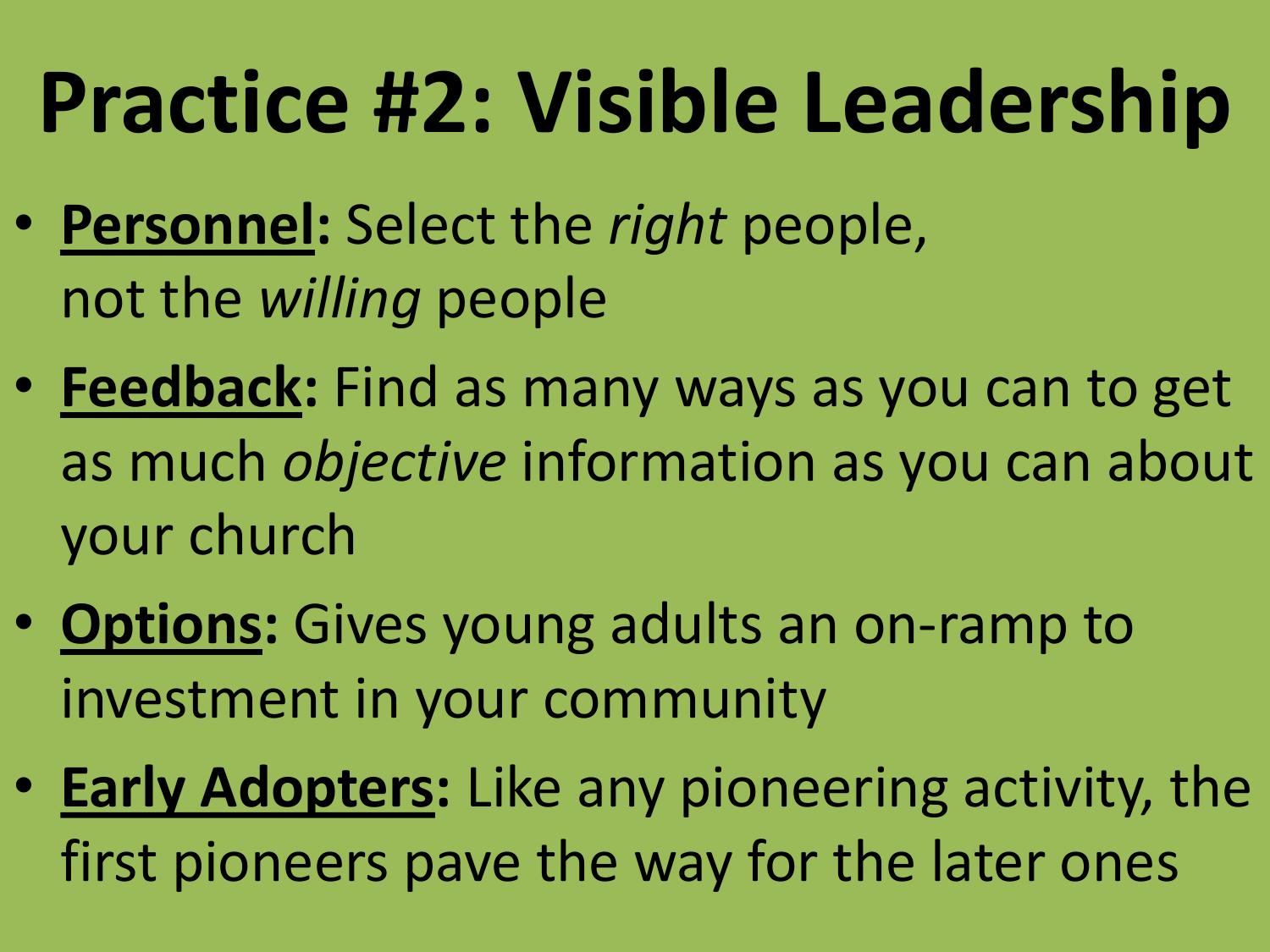### **Practice #2: Visible Leadership**

- **The Risk:** Potential for Failure
- **The (Potential) Rewards:** Invested young adults, near-limitless capacity for ministry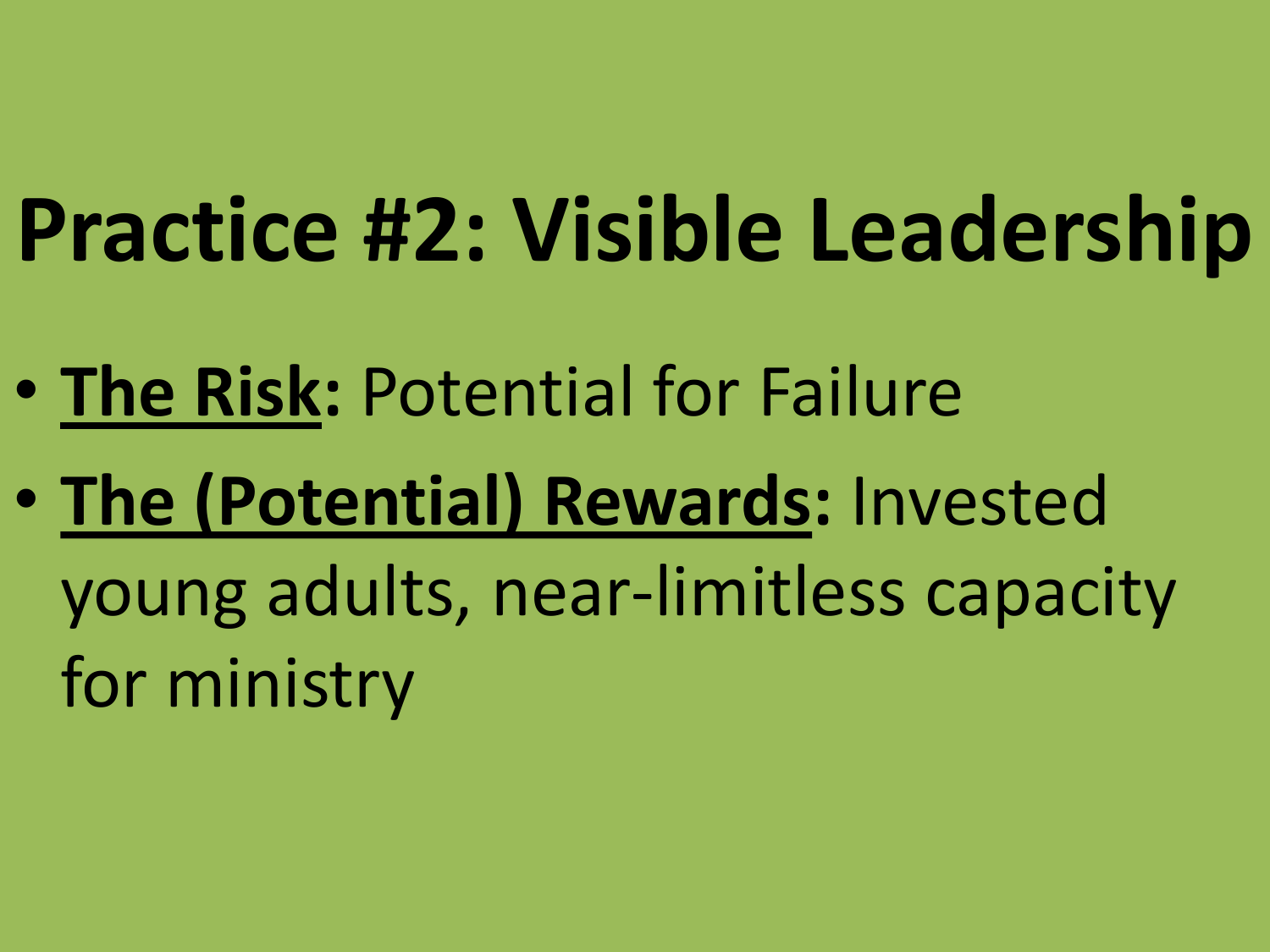#### **Practice #3: Stylistic, Cosmetic, Technological & Marketing** *Changes*

- **Leverage the Leavers:** The same savviness that is currently being used against you by young adults who are leaving can be harnessed to identify areas of needed change
- **Artists:** Unleash artists in your community the "weirder" the better.
- **Power of Story:** an already-needed corrective at many churches is a key component of Millennial marketing
- **Be Bold & Secure:** Fresh eyes only hurt insecure people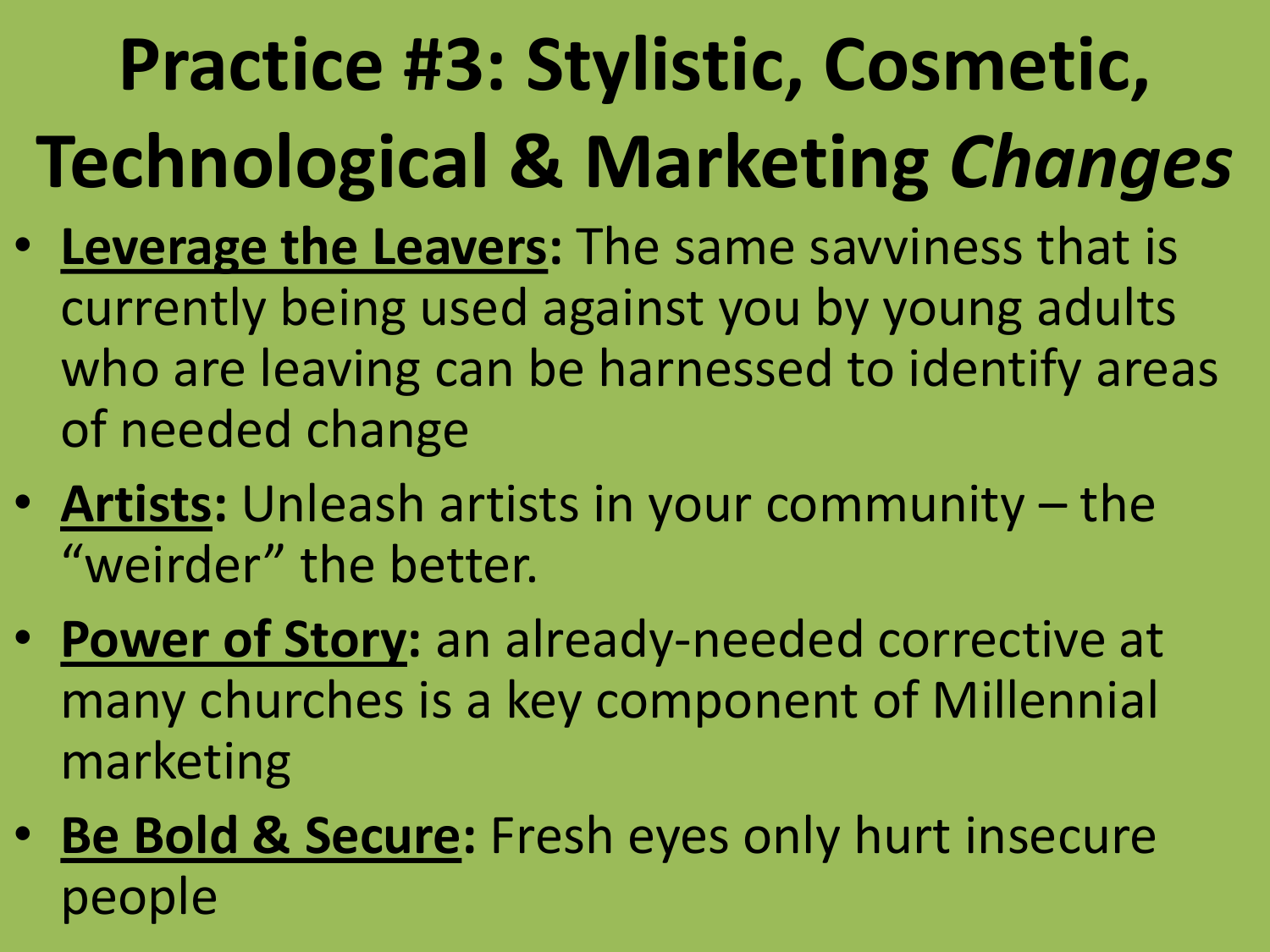**Practice #3: Stylistic, Cosmetic, Technological & Marketing** *Changes*

- **The Risk:** Dissatisfied/Angry people who are currently leading these areas
- **The (Potential) Rewards:** Honest conversations, higher quality art, much-needed changes, harnessed never-before-tapped artistic power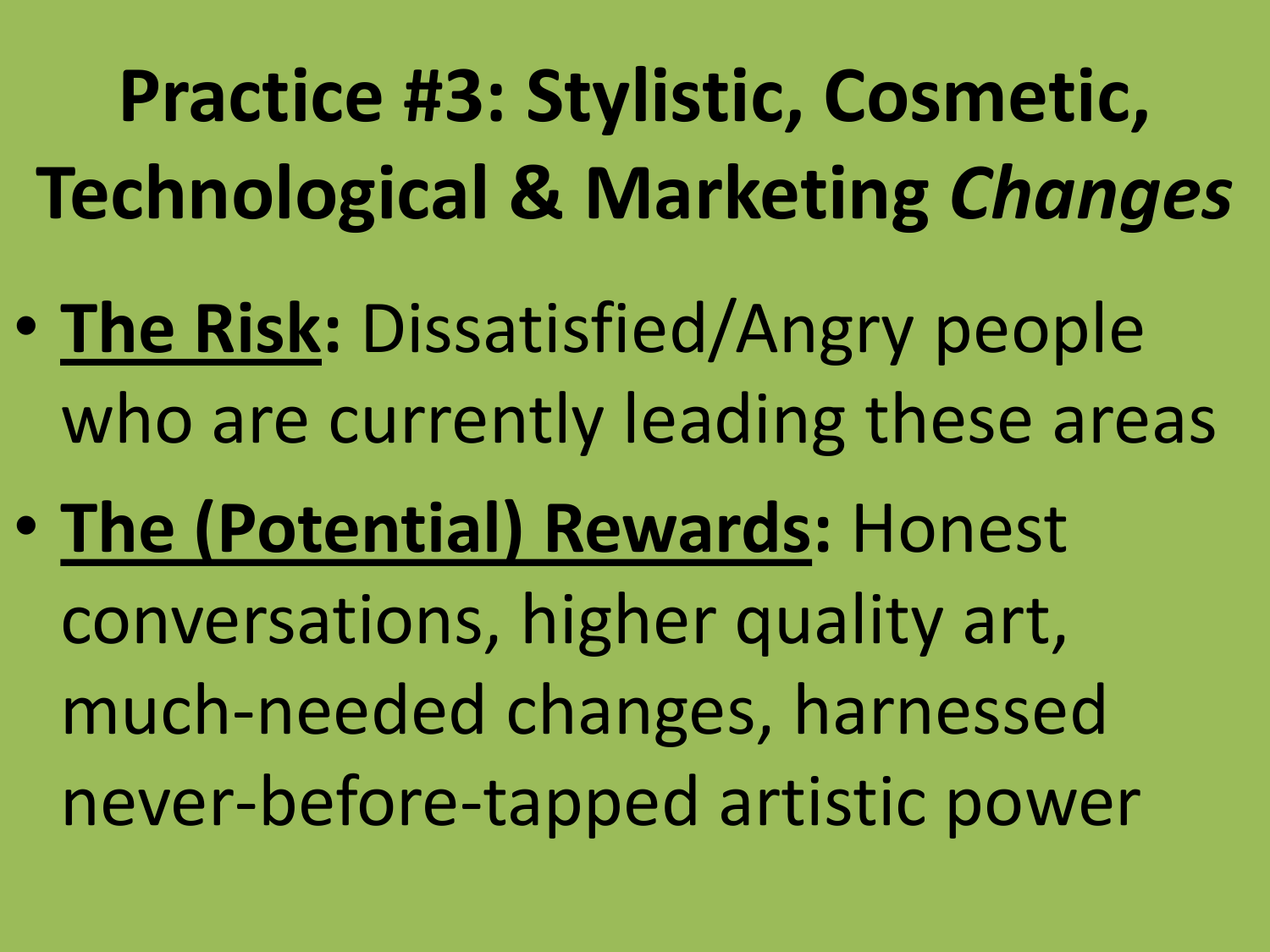# **Practice #4: Mentoring**

- **Litmus Test:** Mentoring works best when incorporated into an already-healthy system; works worst in an unhealthy or non-existent system
- **Count the Cost:** Mentoring is the most laborintensive and risky of all ministry undertakings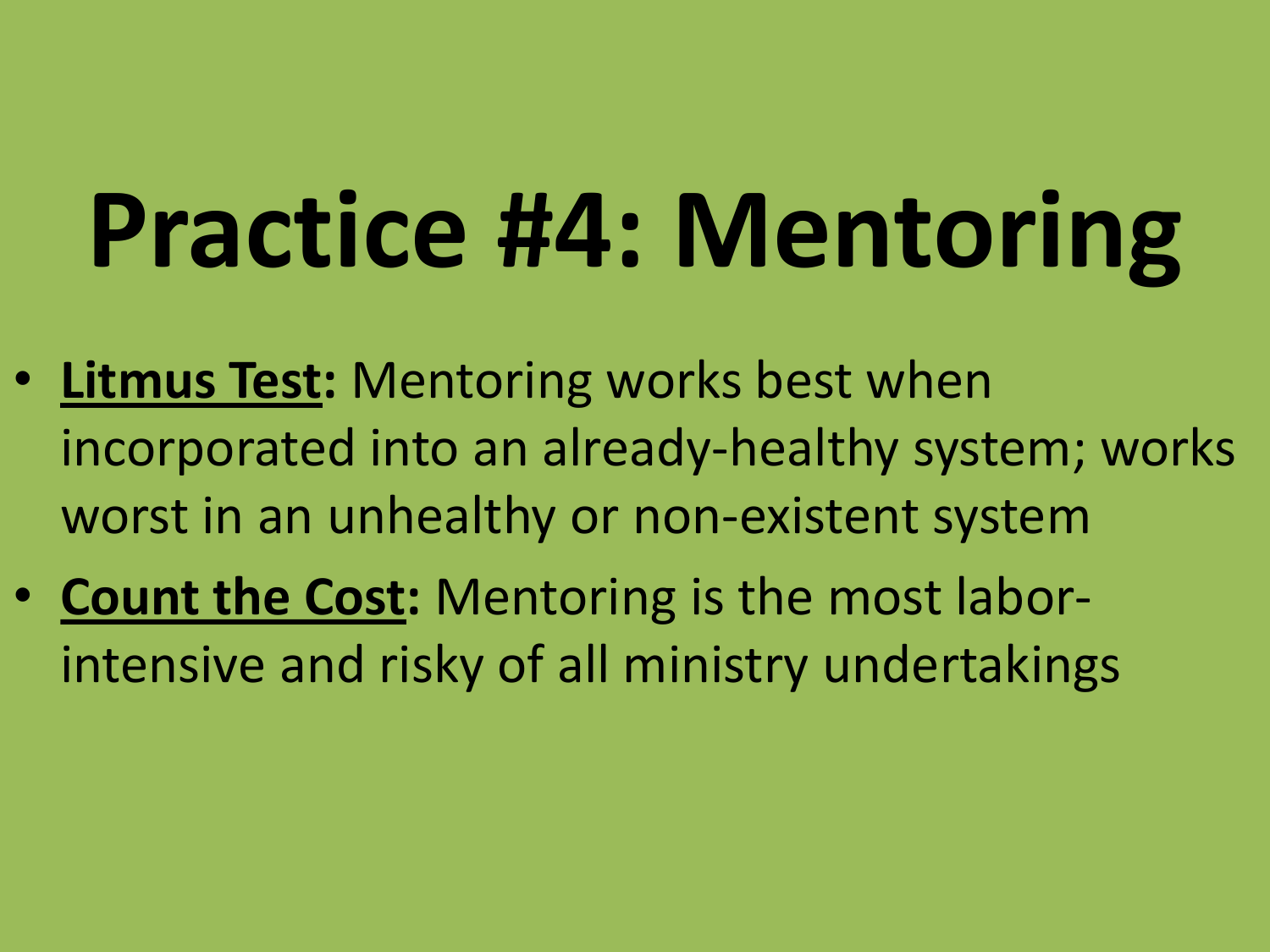# **Practice #4: Mentoring**

- **The Risk:** Use up your best people in relatively small segments of ministry
- **The (Potential) Rewards:**

Across-the-board improvement in leadership health and growth, potential for exponential movement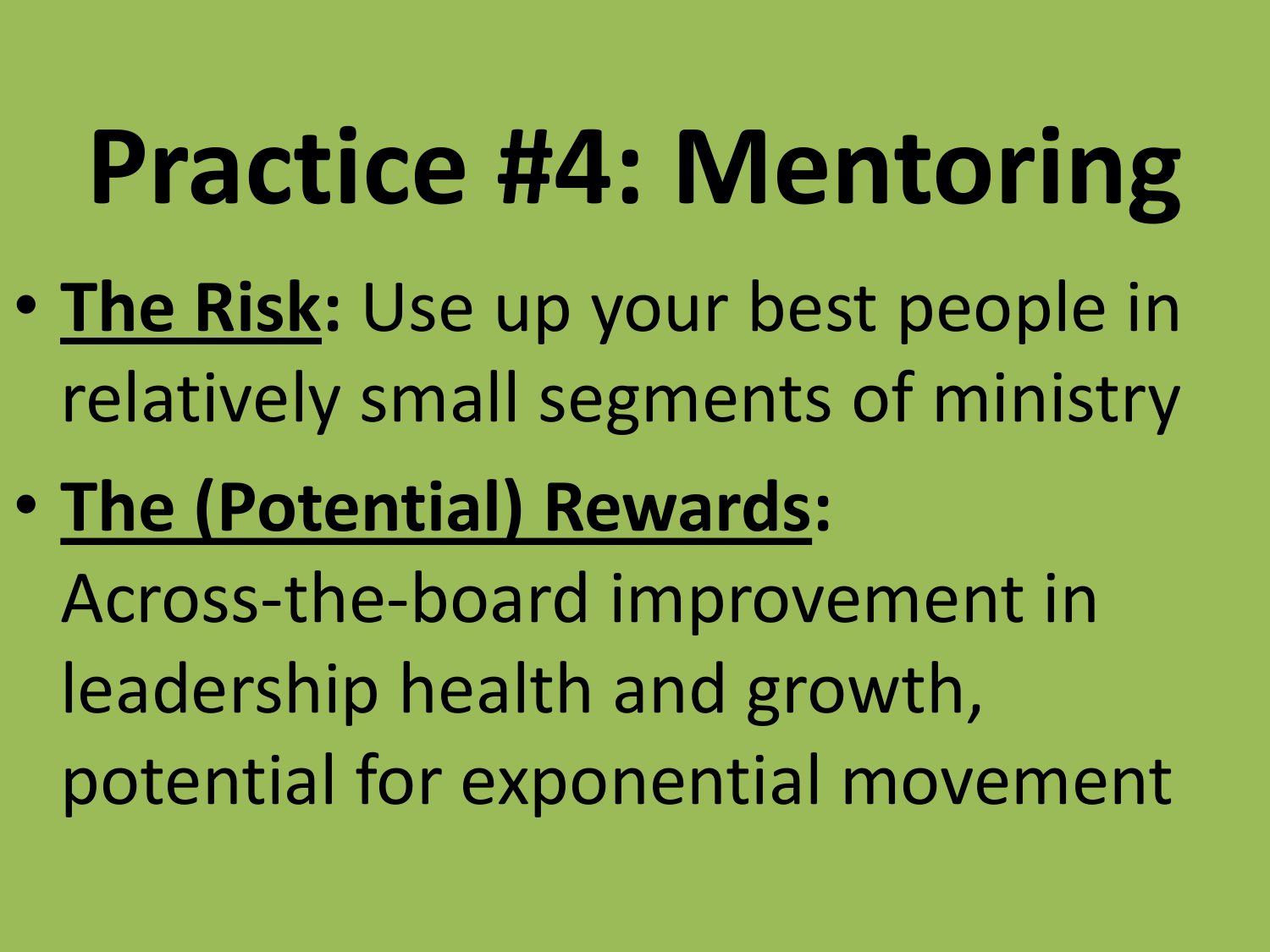# **YALT Resources**

#### *Shift Film*

*Profiles Films*



*\$20 from Faith Alive & Terpstra Creative*



*Free with Study Guides from crcna.org/yalt*

*Videos & Resources*



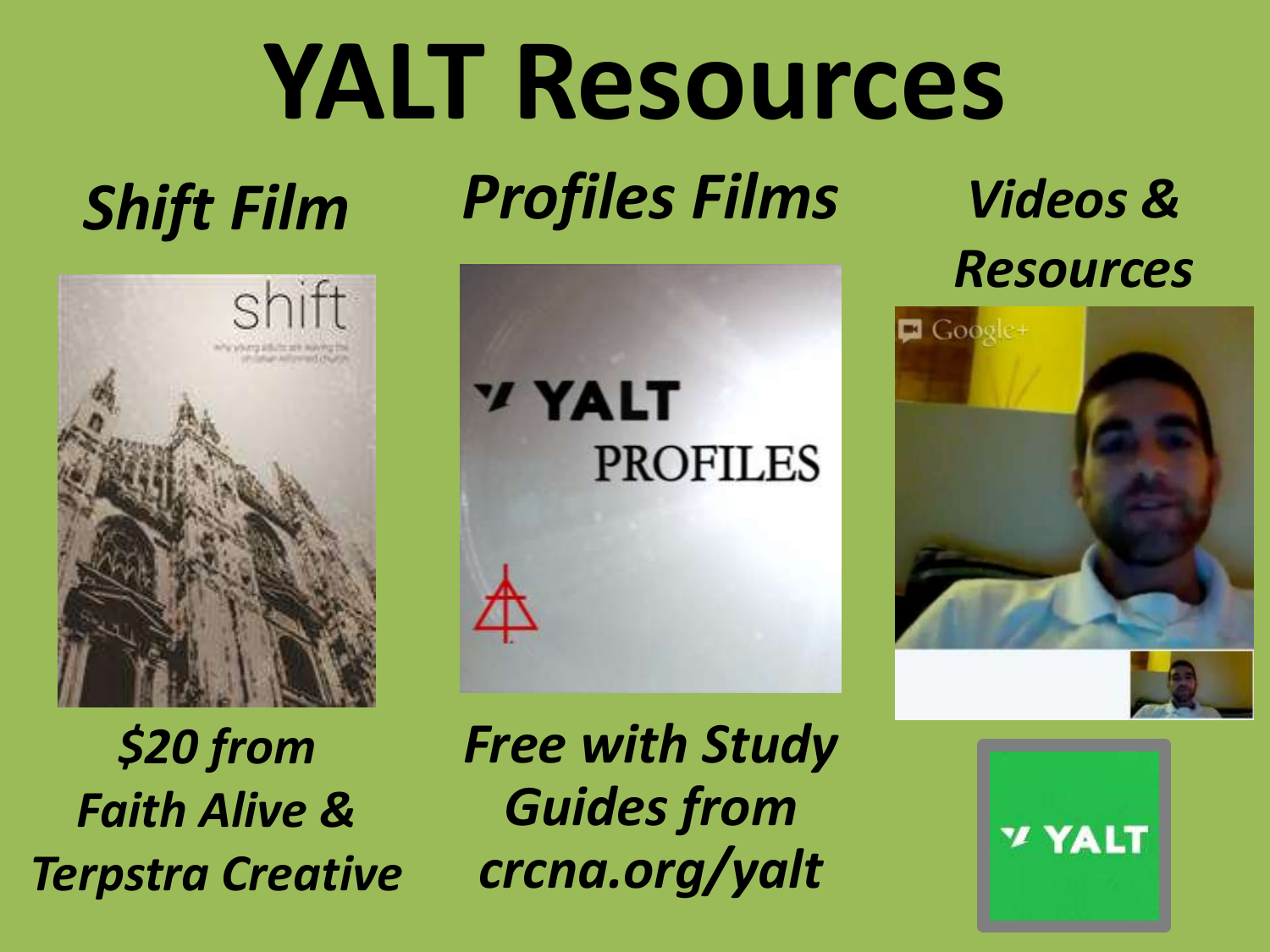# **YALT Online Resources**

- **Momentum Blog:** *crcna.org/yalt*
- **YALT on Facebook:** *facebook.com/yaltcrc*
- **YALT on Twitter:** *twitter.com/yaltcrc*